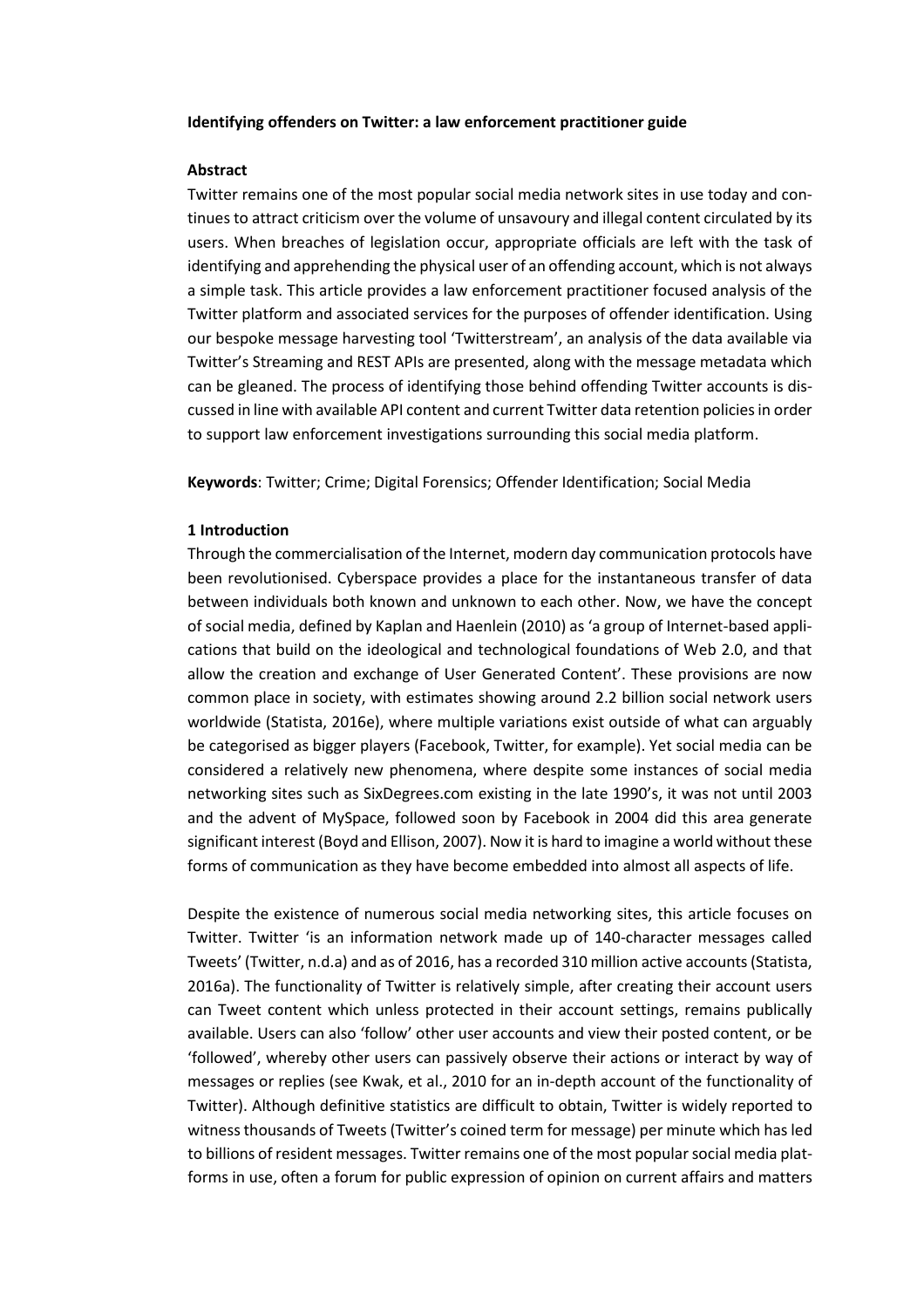of interest in the public eye, in real time. To provide an example of Twitter usage volume, Barack Obama's 2012 re-election resulted in over 300,000 tweets per minute (Statista, 2016c) with the post halftime show at Super Bowl 2016 attracting over 150,000 tweets per minute (Statista, 2016d).

Inevitably, with such a large populace engaging with the Twitter platform both positive and negative usage characteristics are frequently witnessed. Twitter has frequently attracted criticism for the volume of abusive and malicious content posted. This problem is best described by Scaife (2013) who states, 'due to the anonymity social media affords, users can potentially express unrestrained and harmful content'. Arguments surrounding freedom of speech are often conveyed in defence of posted online content, yet users do not have free reign to express anything they wish, with multiple jurisdictions having sought to legislate on content which islegally acceptable. This hasled to regulatory issues surrounding Twitter and the development of strategies for policing such large volumes of traffic, and, detecting and prosecuting those liable for breaches.

Focusing on Twitter, this article first analyses English law discussing the regulations in place for defining acceptable usage. With a need to identify and prosecute those who breach aforementioned legislation, a discussion of Twitter's application programming interfaces (APIs), both Streaming API and REST API is offered and their use for gathering Twitter message content (see Section 3). We also demonstrate our bespoke 'Twitterstream' application; a method for invoking Twitter's APIs for the collection, analysis and presentation, and preservation of Twitter message content. For the purpose of offender identification, Twitter message metadata fields are highlighted and their relevance discussed in an effort to support law enforcement investigations of this type. Finally regulatory issues involving Twitter are discussed and concluding thoughts offered.

#### **2 The Dark Side of Twitter**

In 2015, there were over 5,500 data removal requests submitted by government agencies, police and courts worldwide (Statista, 2016b), with Twitter now frequently identified as a platform which is used for online abuse. Applications to Twitter for account personal information by UK organisations doubled in 2015 making it the biggest requester for Twitter data in the European Union (BBC News, 2015). O'Flinn (2013) highlights this issues stating 'Twitter has unleashed offensive behaviour of a type unseen in real life', leading to significant regulatory issues. Jack Dorsey, CEO of Twitter recently acknowledged the harassment and misuse that takes place via the service (BBC News, 2016a), where incidents include racial abuse (BBC News, 2012a; BBC News, 2016b), death threats (BBC News, 2016c), menacing communications (BBC News, 2012b), contempt of court (BBC News, 2011) and libel (BBC News, 2012c; BBC News, 2013a). Trolling (deliberate behaviour designed to provoke a reaction) is now commonly witnessed on Twitter, and the platform could be perceived as largely unregulated due in part to its size, where breaches of legislation of frequently witnessed.

The following provides an overview of the various types of infringement of English law which can occur on Twitter (see also CPS (n.d.b) and Athena Forensics (n.d.)).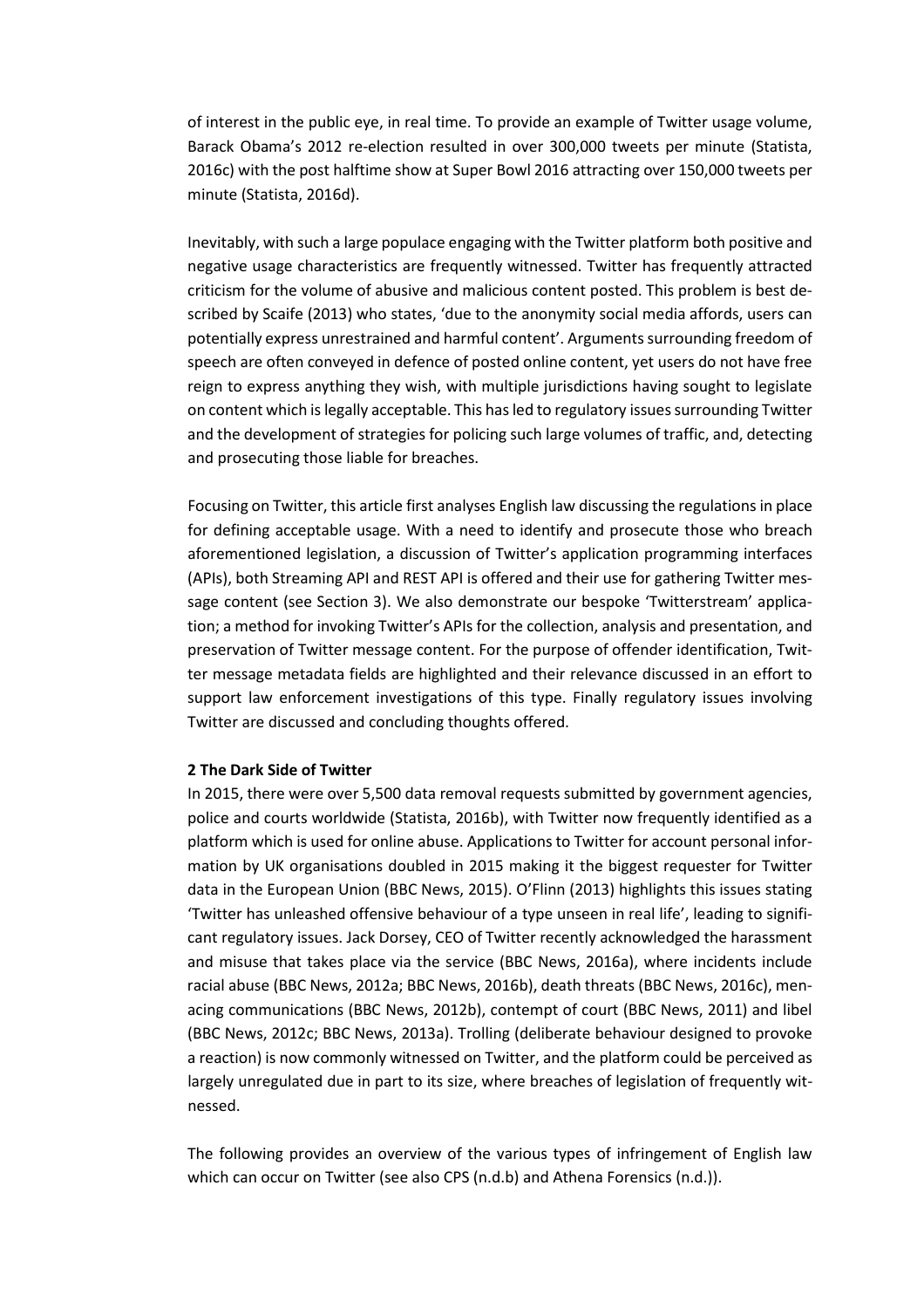## *Act:* Contempt of Court

*Notable Instances*: Circulation of images of killer Jon Venables (BBC News, 2013b), breached injunction of Ryan Giggs (BBC News, 2011).

*What is it?*: The Crown Prosecution Service (n.d.a) guidance defines contempt as "an act or omission calculated to interfere with the administration of justice". In *Dallas v United Kingdom (Application No.38395/12)*, specific attention was drawn to jurors on the potential liability for contempt of court where Twitter and other social media platforms to inform additional persons regarding the details of the case. In fact, Agate and Ledward (2014) indicate that it is now common practice for judges to specifically warn jurors not to engage with case-related social media. Providing a notable example, in *HM Attorney General v Liddle [2013] EWHC 1455 (Admin)*, the defendant Dean Liddle was convicted for contempt of court for posting images of convicted killers Venables and Thompson as adults on Twitter in breach of a global injunction preventing the publication of their new identities. The issue of social media usage in courtroom proceedings is not solely confined to the UK, where concerns in jurisdictions such as the US exist (Lee, 2010; Dysart and Kimbrough, 2013; Hoffmeister, 2015).

*Act:* Credible Threat

Notable Instances: See consideration of what constitutes a 'credible threat in *Chambers v DPP [2012] EWHC 2157*

*What is it?*: Crown Prosecution Service (n.d.b) guidance define credible threats as one of the following categories.

- 1. Offences Against the Person Act 1861 Section 16 'A person who without lawful excuse makes to another a threat, intending that that other would fear it would be carried out, to kill that other or a third person'.
- 2. Protection from Harassment Act 1997 Section 4 'A person whose course of conduct causes another to fear, on at least two occasions, that violence will be used against him is guilty of an offence if he knows or ought to know that his course of conduct will cause the other so to fear on each of those occasions'.
- 3. Malicious Communications Act 1988 Section 1 prohibits the sending of an electronic communication which conveys a threat.

Threatening communications sent via social media platforms are also regulated in a number jurisdictions including Europe and the US (O'Connor, 2013).

*Act: Grossly offensive, indecent or m*enacing electronic communications breaching Communications Act 2003. *Notable Instances*: *Chambers v DPP [2012] EWHC 2157*

*What is it?*: Section 127 of the Communications Act 2003 regulates the improper use of public electronic communications networks:.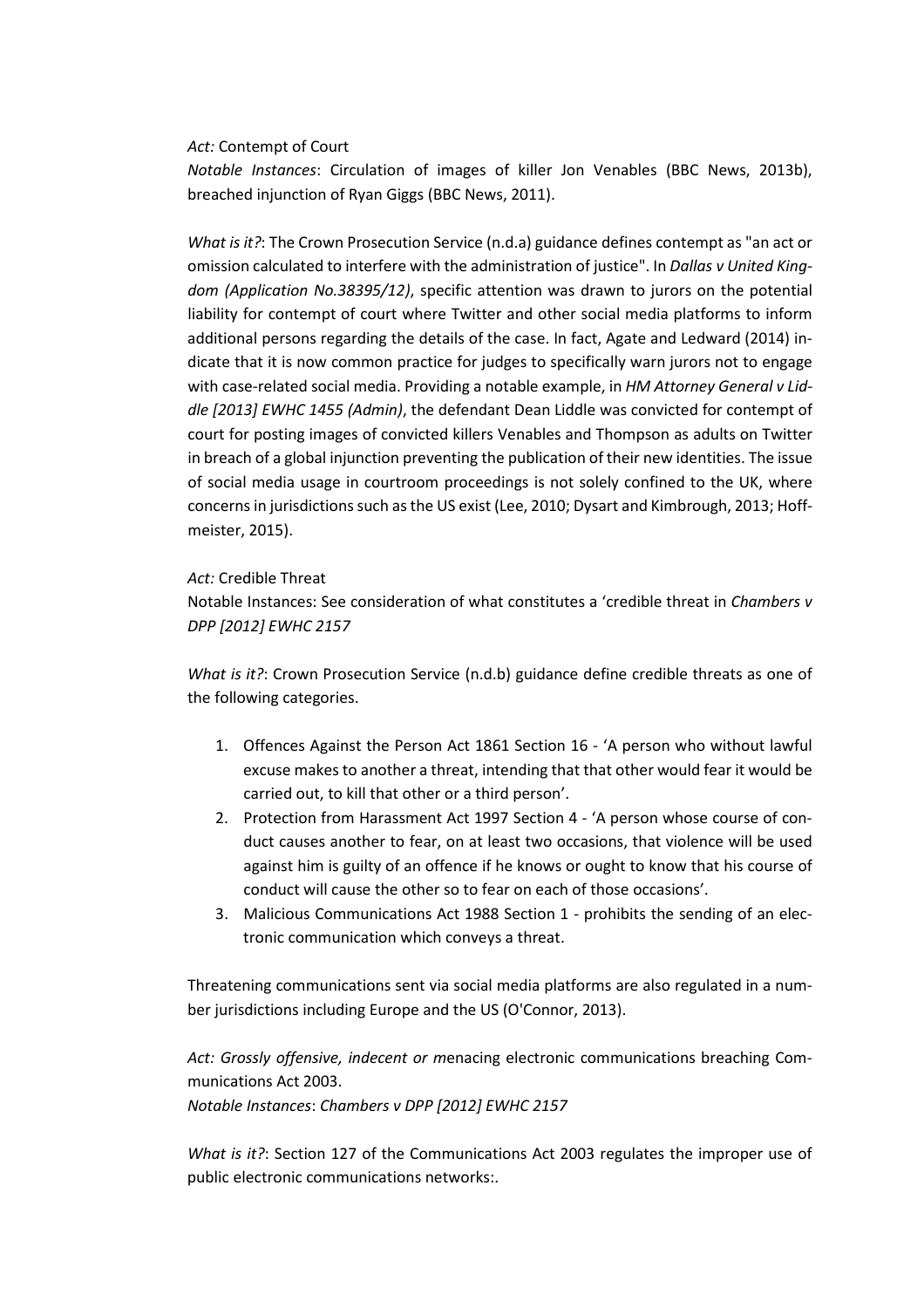(1)A person is guilty of an offence if he—

(a) sends by means of a public electronic communications network a message or other matter that is grossly offensive or of an indecent, obscene or menacing character; or

- (b) causes any such message or matter to be so sent.
- (2)A person is guilty of an offence if, for the purpose of causing annoyance, inconvenience or needless anxiety to another, he—

(a) sends by means of a public electronic communications network, a message that he knows to be false,

- (b) causes such a message to be sent; or
- (c) persistently makes use of a public electronic communications network

The case of *Chambers* (referred to as the Twitter joke trial (Akhtar, 2014)) surrounding the post of the Tweet "Crap! Robin Hood airport is closed. You've got a week and a bit to get your shit together otherwise I'm blowing the airport sky high." by Paul Chambers. Chambers was charged under Section 127(1) Communications Act 2003, which waslater quashed on appeal. In addition, Newcastle University student Joshua Cryer was charged under Section 127 Communications Act 2003 for sending racist messages for former professional footballer Stan Collymore (BBC News, 2012d). See also offences under the Public Order Act 1986 and the case of Liam Stacey (albeit charged under Section 4A Public order Act 1986), who 'received a 56-day jail term after tweeting 'LOL' ["laugh out loud"] in response to the on-pitch collapse of the footballer Fabrice Muamba and subsequently posting racist and offensive comments when other users criticised him' (Scaife, 2013, pg.5). Further those who utilise Twitter to incite racial hatred via Twitter may be liable under the Public Order Act 1986 (see case of Michael Doyle who was alleged to have incited racial hatred after the Brussels attacks (BBC News, 2016d)).

As a separate instance, those utilising Twitter accounts linked with terrorist organisations or supporting such content may also face liability (Spencer, 2017). Spencer (2017, p503) indicates that in the US, suspected supporters 'of ISIS who have been arrested have been charged is 18 U.S.C. § 2339B (2012) "which punishes "[w]hoever knowingly or attempts or conspires to do so"'.

Defamation (an act which damages the reputation of another) cases stemming from Twitter are also a concern with both professional cricketer Chris Cairns (*Cairns v Modi [2012] EWHC 756 (QB*)) and politician Alistair Mcalpine (*McAlpine v Bercow [2013] EWHC 1342 (QB)*) successfully claiming damagesfor Tweets made. The impact of Twitter usage can also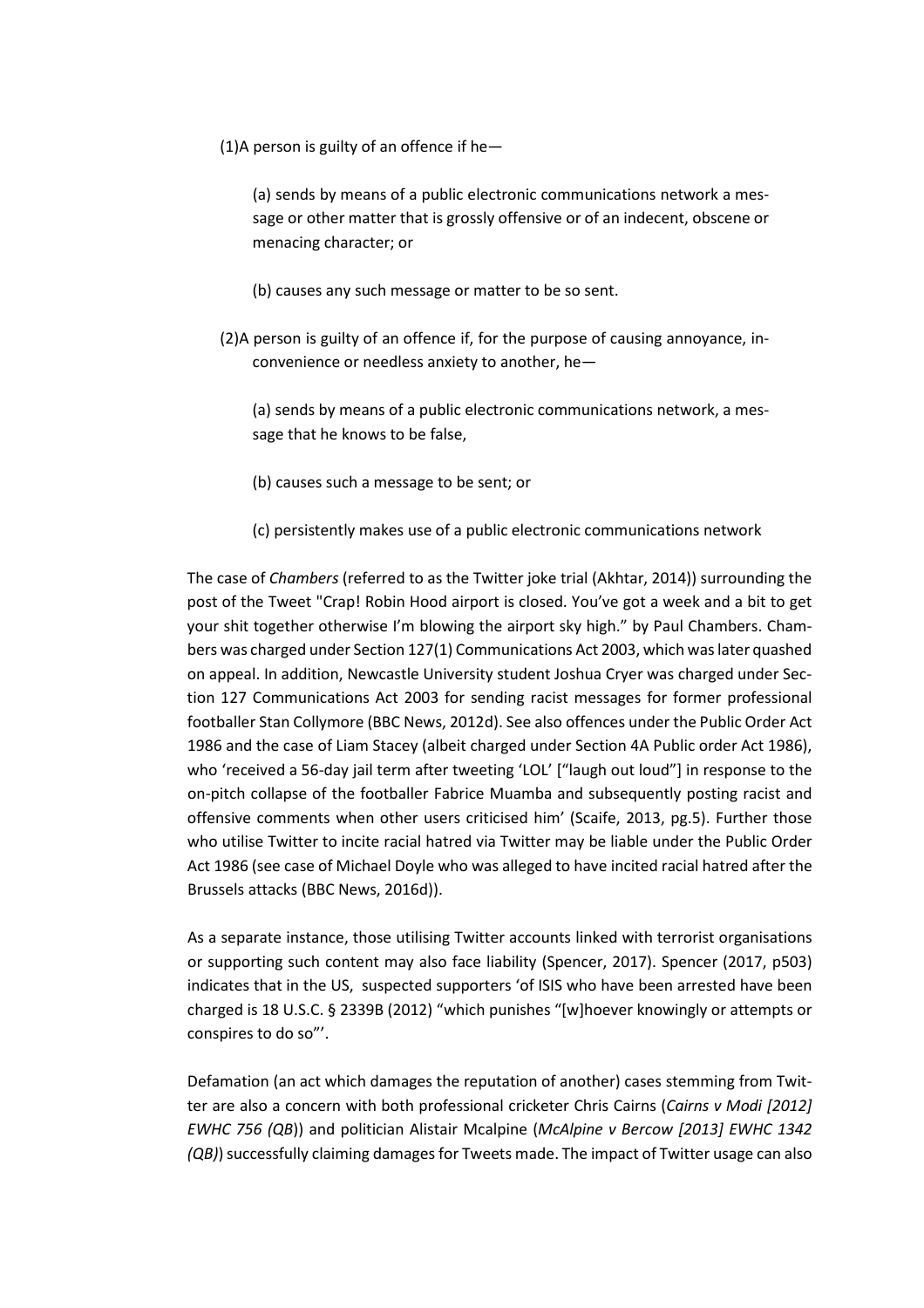be witnessed in professional sport where the English Football Association (FA) have reprimanded numerous professional football players including Mario Balotelli and Rio Ferdinand for unacceptable use of the Twitter platform (Coe, 2015; Carpenter and Pendlebury, 2015). Defamation is a legal concept acknowledged beyond the UK (see case involving Courtney Love - *Gordon & Holmes v. Love, No. B256367 (Cal. Ct. App. Feb. 1, 2016)*), however Allen (2014) suggest few cases in this area in relation to Twitter have made it to trial in the United States.

Regardless of the offence committed on Twitter, in order to effectively prosecute, the individual responsible for the act must be identified. To do this, information regarding an offending tweet must be gathered.

#### **3 Gathering Tweets and their Metadata**

The gathering of social media content during an applicable criminal investigation is an act often carried out by law enforcement. Brannan (2013) indicates that during the England Riots in 2011, Twitter was actively monitored by law enforcement, and as a public network, without breaching Article 8 of the European Convention on Human Rights as "where someone does an act in public, the observance and recording of that act will ordinarily not give rise to an expectation of privacy" (Gillespie, 2009, pg.555).

As Twitter is a real-time messaging service, the content resident on this platform is volatile, and in cases where a breach is established, information gathering processes must act quickly. Where offending messages have been posted, once identified, it is reasonable to assume that any offender may seek to delete any offending content and/or deactivate their account. Twitter user policies state that deactivation places the account in queue for deletion, where user data relating to the account is only kept for 30 days (a reactivation period), where content may still be available on Twitter up to a few days after deactivation (Twitter, 2016a), which once lapsed deletion takes place in approximately a further week. Content which has been deleted by a Twitter user is generally not available on Twitter servers (Twitter, 2016b). In order to prevent offender data from being lost, 'preservation requests' are accepted by Twitter, where data is stored for 90 days (a request to extend this initial period can also be made) and not disclosed until the necessary authority is acquired (Twitter, 2016b). There are two main issues here, time and cooperation. Legal processes are notoriously slow, where delays could result in retained date no longer being available, as noted by Labour MP Lilian Greenwood (HC Deb (2014) 588 col. 14). Further, Twitteris a U.S. based organisation where cooperation with foreign jurisdictions and legal practices is not guaranteed (see sections 4 & 5 for further discussion).

As a result reliance cannot be solely placed upon Twitter by law enforcement alone to acquire and retain all metadata regarding any offending users. As Twitter provides access to both the Streaming and REST APIs, section 3 will provide an analysis of information gleaned from Twitter using these APIs via our Twitterstream platform, which is designed to harvest, store and analyse publicly available Twitter hosted content. We will then evaluate the content of this data in section 4 for the purpose of identifying physical account users.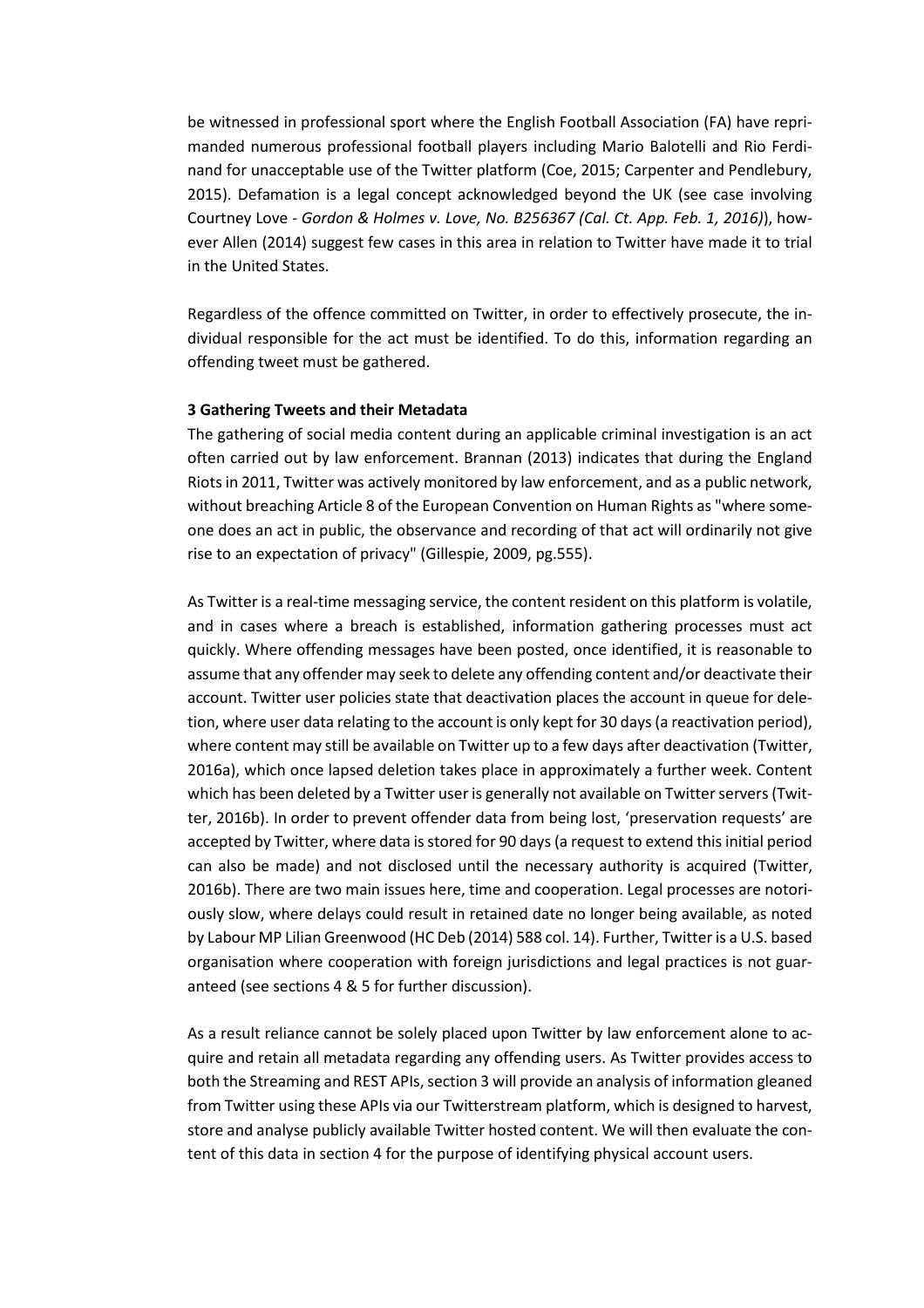## **3.1 Twitterstream**

Twitter's APIs are frequently utilised in the gathering of message content for research and analysis. Research includes the gathering of message data to establish political consensus surrounding the United Kingdom's exit from the European Union ((Llewellyn and Cram (2016)), malicious URL detection (Venkatesh et al., 2017), stock price prediction (Kordonis et al., 2016) event detection (Li et al., 2012; Alsaedi et al., 2017), cyber-threat detection (Mittal et al., 2016) and the fallout from natural disasters (Gupta et al, 2013; Murthy et al., 2016). The Twitterstream application is designed to capture publically available data from Twitter in both real time and retrospectively via their two APIs (discussed below), storing tweets and their associated metadata in an attached database instance.

- 1. *Streaming API*: The Streaming API provides accessto globally available Twitter data in real time. In addition to the text of the tweet and any attached imagery and hyperlinks, the API also supplies the full set of metadata associated with the tweet, including information on the account, its holder and location, and system or platform used to send the tweet (see appendix 1 for Twitter's comprehensive metadata field breakdown).
- 2. *REST API*: The REST API allowsthe recovery of tweetsfor a period of time after their publication. Our tests showed that tweets can only be recovered if they are no more than approximately nine days old (although this timeframe is variable and dependent on the volume of traffic related to a particular handle or hashtag), backed by Twitter's discussion of the API's functionality (Twitter, n.d.b). A caveat of the REST API is that message capture is selective where Twitter states it is not a comprehensive recovery of data with focus maintained on the relevance of the message, not a complete recall of data, meaning some historical messages may not be captured, despite being within the nine data time frame (Twitter, n.d.b.).

The Twitterstream interface (shown in Figure 1) supports user interaction with any captured Twitter data whilst allowing the submission of queries and the review and analysis of results. Data which is captured through Twitterstream is stored in an SQL Server database. The interface includes a Google Maps overlay, which displays the location of tweets subject to location data being available.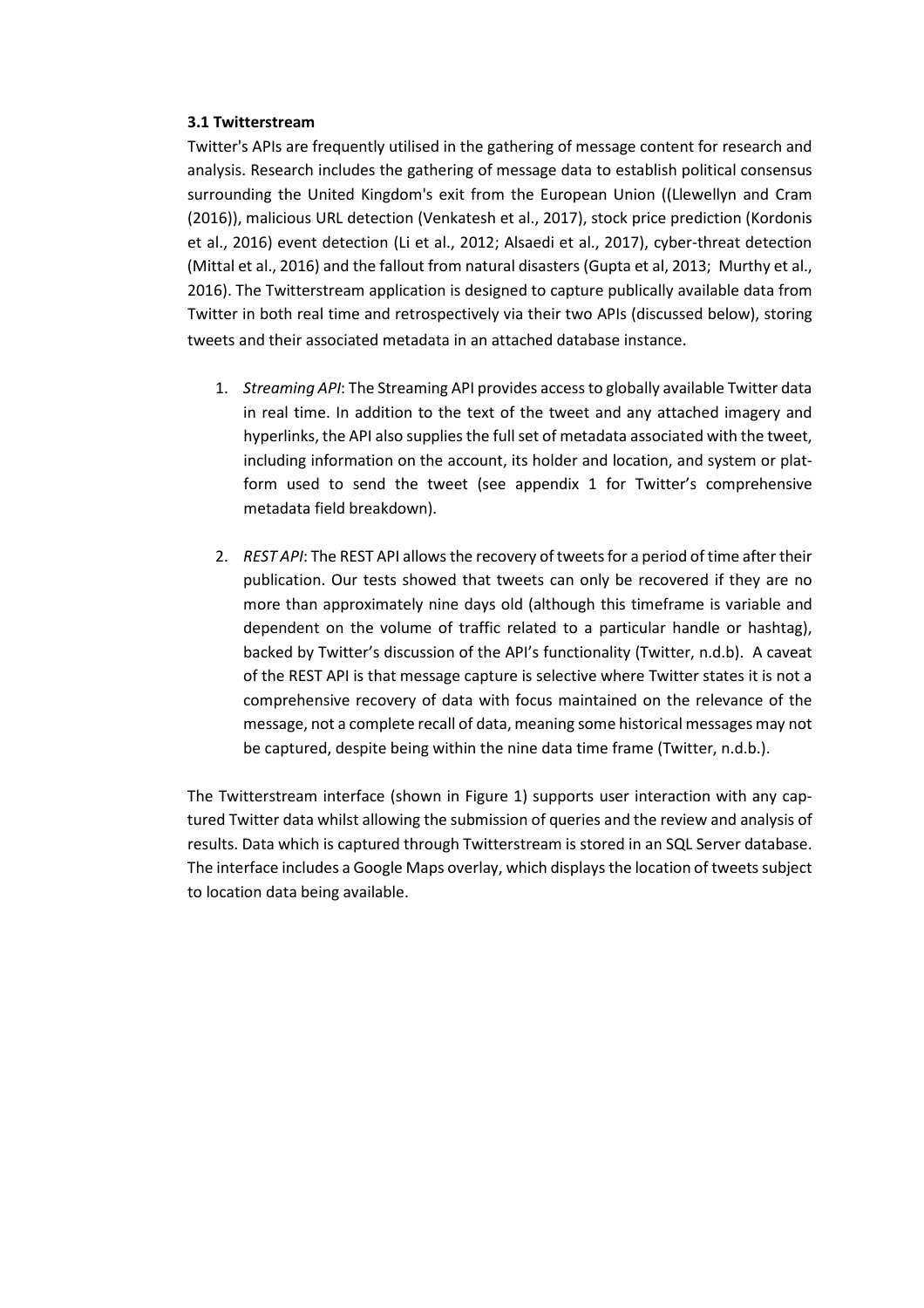|                               |                      |                                           |                                     |                                |                              |                                       |                         |      |         |                  |                          | <b>d</b> , Eaunch |                |
|-------------------------------|----------------------|-------------------------------------------|-------------------------------------|--------------------------------|------------------------------|---------------------------------------|-------------------------|------|---------|------------------|--------------------------|-------------------|----------------|
|                               |                      | <b>Search Parameters</b>                  |                                     |                                |                              |                                       |                         |      |         |                  |                          |                   |                |
| ID.                           | <b>Overy String</b>  |                                           |                                     |                                | Created                      |                                       | Modified                |      | Results | Backfill         | Refresh                  | Export            | Map.           |
| 146                           |                      |                                           |                                     |                                | June, 13 2016 10:47:24       |                                       | June, 13 2016 10:47:24  |      | 354828  | 1Backfill        | <b>IRefteshi</b>         | <b>IExcell</b>    | [Map]          |
| 145                           |                      |                                           |                                     |                                | June, 10 2016 09:56:01       |                                       | June, 10 2016 09:56:01  |      | 1192904 | <b>IBack</b>     | [Refreah]                | <b>Excel</b>      | (Map)          |
| 125                           |                      |                                           |                                     |                                | May, 11 2016 13:52:00        |                                       | May, 11:2016 13:57:02   |      | 271694  | <b>IBackfill</b> | <b>IRefreshi</b>         | <b>Excell</b>     | Marl.          |
| 124                           |                      |                                           |                                     |                                | March. 17 2016 10:00:14      |                                       | March, 17 2016 11:28:03 |      | 122171  | <b>IBackfill</b> | [Refreah]                | <b>IExcell</b>    | <b>Black</b>   |
| $14 - 4$<br>Page              |                      | 1 of 3 > > + 20 insert save cancel delete |                                     |                                |                              |                                       |                         |      |         |                  |                          |                   |                |
| <b>Search Results</b>         |                      |                                           |                                     |                                |                              |                                       |                         |      |         |                  |                          |                   |                |
| Tweet ID                      |                      | Created                                   |                                     | Favourted In Reply to Tweet ID | Location                     | Retweets                              | Source                  | Text |         |                  |                          |                   | Twitter Handle |
|                               | 992                  | June, 25 2016 18:05:37                    | $\mathbf{0}$                        | $-1$                           |                              | $\circ$                               | Tutter for Phone        |      |         |                  |                          |                   |                |
|                               | 392                  | June, 24 2016 17:30:04                    | $\mathfrak{g}$                      | $\cdot 1$                      |                              | $\alpha$                              | Best SEO Trainin        |      |         |                  |                          |                   |                |
|                               | 824                  | June, 24 2016 17:29:26                    | ö                                   | $-1$                           |                              | d                                     | Tudter for Android      |      |         |                  |                          |                   |                |
|                               | 585                  | June, 24 2016 17 26:02                    | b                                   | $\cdot$ 1                      |                              | ô                                     | Tudter Web Clent        |      |         |                  |                          |                   |                |
|                               | 314                  | June, 24 2016 17:23:25                    | 6                                   | $-1$                           |                              | ö                                     | <b>RoundTeam</b>        |      |         |                  |                          |                   | ×              |
|                               | 792                  | June, 24 2016 17:18:16                    | ö                                   | $\cdot$                        |                              | $\sigma$                              | Twitter Web Client      |      |         |                  |                          |                   | v.             |
|                               | 272                  | June, 24 2016 17:15:23                    | ö                                   | $-1$                           |                              | $\mathbf 0$                           | <b>Buffer</b>           |      |         |                  |                          |                   | z.             |
|                               | 344                  | June, 24 2016 13:09:24                    | 0                                   | $-1$                           |                              | $\circ$                               | Twitter Web Client      |      |         |                  |                          |                   | $\sim$         |
|                               | 336                  | June. 24 2016 12:42:55                    | Ď                                   | $\mathcal{A}$                  |                              | $\ddot{\circ}$                        | Tintter Web Client      |      |         |                  |                          |                   | ۰              |
|                               | 976                  | June, 24 2016 09:39:16                    |                                     | $\mathcal{A}$                  |                              | $\theta$                              | Hootsuite               |      |         |                  |                          |                   | ÷              |
|                               | 936                  | June, 24 2016 07:58:14                    | b.                                  | $\frac{1}{2}$                  |                              | $\ddot{\circ}$                        | Timtter for Android     |      |         |                  |                          |                   |                |
|                               | 122                  | June, 24 2016 07:37:06                    | D)                                  | $\cdot$ 1                      |                              | $\begin{array}{c} \alpha \end{array}$ | <b>Tudter for Phone</b> |      |         |                  |                          |                   |                |
|                               |                      | 1 of 252   H (2)                          |                                     |                                |                              |                                       |                         |      |         |                  |                          |                   |                |
|                               |                      |                                           |                                     |                                |                              |                                       |                         |      |         |                  |                          |                   |                |
|                               |                      | <b>Tweet Locations</b>                    |                                     |                                |                              |                                       |                         |      |         |                  |                          |                   |                |
| it 4 Page<br>Map<br>Satellite |                      | <b>Hawick</b>                             |                                     | Almwick                        |                              |                                       |                         |      |         |                  |                          |                   |                |
|                               |                      |                                           |                                     |                                |                              |                                       |                         |      |         |                  |                          |                   |                |
|                               |                      |                                           | <b>Nichler</b><br><b>Great Park</b> |                                |                              |                                       |                         |      |         |                  |                          |                   |                |
|                               | ESCIUD               |                                           |                                     |                                |                              |                                       |                         |      |         |                  |                          |                   |                |
|                               |                      | Lockerbir                                 |                                     |                                |                              |                                       |                         |      |         |                  |                          |                   |                |
|                               | Dumfrie <sup>®</sup> |                                           |                                     |                                |                              |                                       |                         |      |         |                  |                          |                   |                |
|                               |                      | <b>Koa Green</b>                          |                                     |                                |                              |                                       |                         |      |         |                  |                          |                   |                |
|                               |                      |                                           |                                     |                                |                              |                                       |                         |      |         |                  |                          |                   |                |
|                               |                      | Carlisle                                  |                                     |                                |                              |                                       |                         |      |         |                  |                          |                   |                |
|                               |                      |                                           |                                     |                                |                              |                                       |                         |      |         |                  |                          |                   |                |
|                               |                      |                                           |                                     |                                |                              |                                       |                         |      |         |                  |                          |                   |                |
|                               | Maryport             |                                           | North                               |                                | Hartlepool<br><b>Exhibit</b> |                                       |                         |      |         |                  |                          |                   |                |
|                               | Workington           | Penrith<br>Keswick                        | Pronoes<br><b>AONR</b>              |                                |                              |                                       |                         |      |         |                  |                          |                   |                |
|                               | <b>Whitehaven</b>    |                                           |                                     |                                | Middlesbrough                |                                       |                         |      |         |                  |                          |                   |                |
|                               |                      |                                           |                                     |                                | Stockton-on-Tees             | Whitby                                |                         |      |         |                  | ş                        |                   |                |
|                               |                      | Lake District<br>National Park            |                                     |                                |                              |                                       |                         |      |         |                  |                          |                   |                |
|                               |                      | Windermere                                |                                     |                                | North York<br><b>Moors</b>   |                                       |                         |      |         |                  | $\ddot{}$                |                   |                |
|                               |                      | Kendal                                    |                                     |                                | <b>Mational Park</b>         | Scarborough                           |                         |      |         |                  | $\overline{\phantom{a}}$ |                   |                |

**Figure 1: The Twitterstream web interface**

## **3.2 Twitterstream components**

Twitterstream has three main structural components with each discussed in turn.

1. The engine of the system is a Java application, which runs on a virtual server and connects to Twitter's Streaming API via the Twitter4J library (Twitter4J, n.d.). An overview of this process is presented in Figure 2.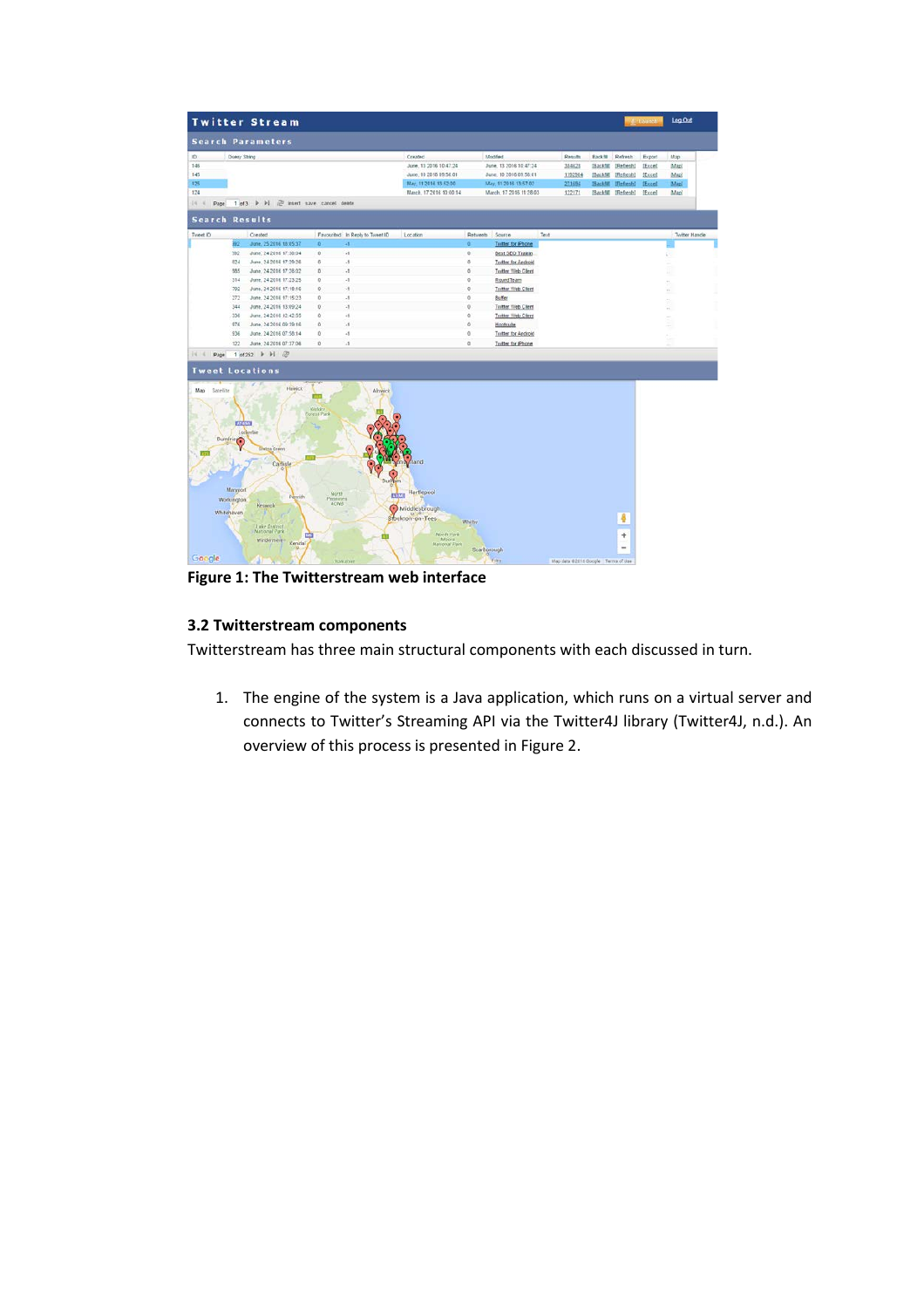

**Figure 2: Java application overview**

User defined search parameters are first stored in the database as strings (1). When a Twitter stream is initiated, the user can chose their appropriate Boolean search values (AND, OR etc.) which is automatically embedded into the search string. Search string criteria can be profile handles, hashtags, text content and also metadata relating to the tweet such as geolocation information. The application uses application-user authentication (Twitter, n.d.c) to connect to the Streaming API (2). Credentials linked to a specific Twitter account are passed via an OAuth request (see [http://oauth.net/\)](http://oauth.net/). As Twitter does not allow several connections to its Streaming API with the same credentials, individual search parameters are merged into a single, query string (3), this way, only a single connection is required, improving the efficiency of the search process. A connection to the Streaming API involves making a long-lived HTTP request followed by parsing response data in turn (Twitter, n.d.d). Tweets containing any of the words in the amalgamated query string are periodically returned to the application (4) and filtered to ensure that each individual tweets is correctly linked to its source search parameter (5).

Twitterstream is hosted on a cloud server with scalable resources allowing additional processing power and memory to be configured at runtime if required.

2. The data storage component is provided by a Microsoft SQL Server instance, running on its own dedicated virtual server with scalable resources. This form of local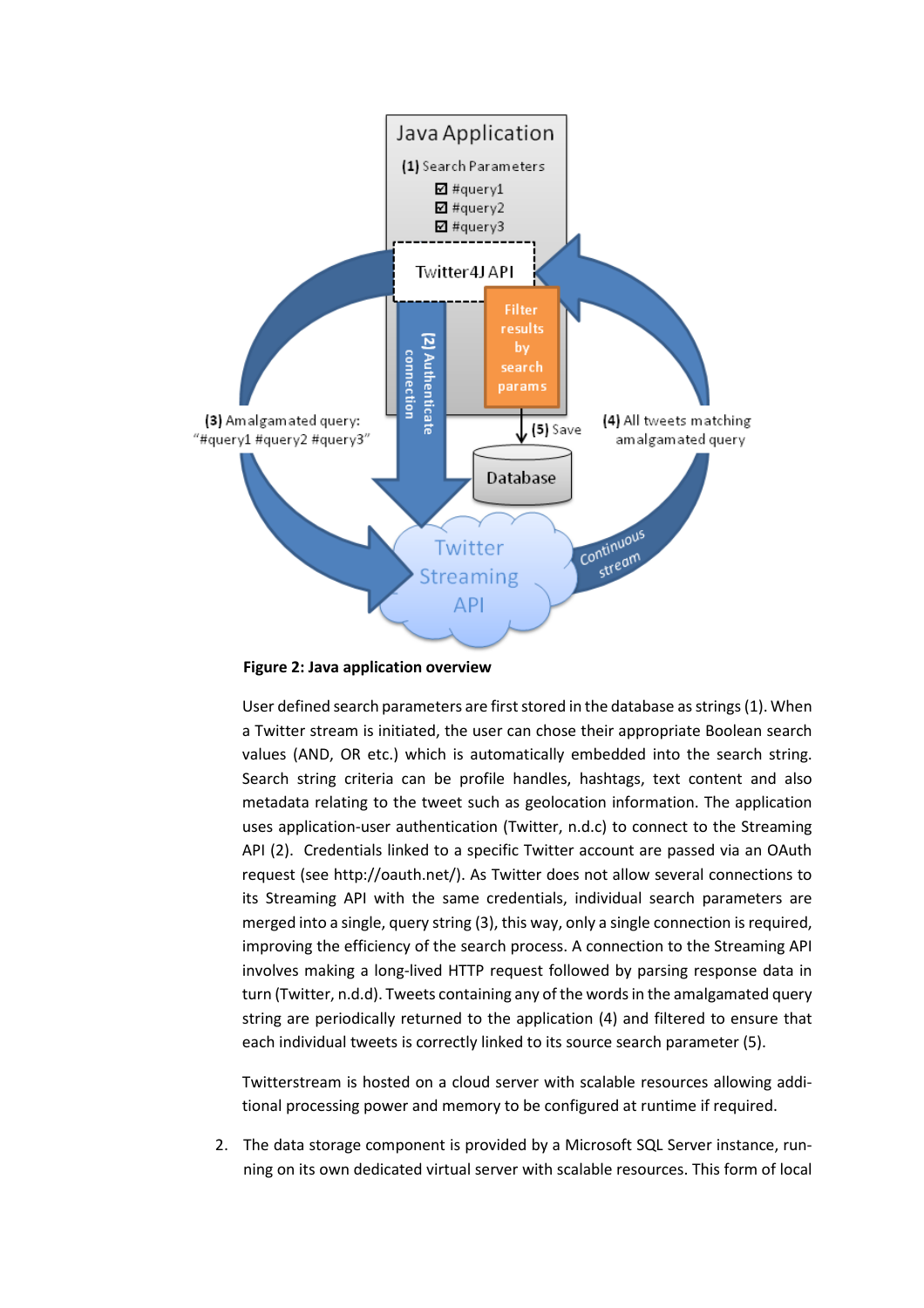storage means that once harvested, message data can be stored in a non-volatile state, where further querying and analysis can take place.



## **Figure 3: Database structure**

To provide an overview of Figure 3, the link\_params\_results table exists because a single result (i.e. tweet) could be linked to more than one search parameter. This is the most efficient way of storing tweets, as each tweet only exists once in the database. Similarly, a single result can have multiple coordinates. Again, it's more efficient to store them in a separate table.

3. The third component is a web interface which is written in Adobe ColdFusion. The web interface allows users to create new queries, view and sort result sets, export result sets to Microsoft Excel, and view tweets with geolocation data on a Google Map (see Figure 4). The web interface also allows users to backfill result sets retrospectively, using the monkehTweet ColdFusion wrapper (RIAForge, n.d.) which connects to Twitter's REST API.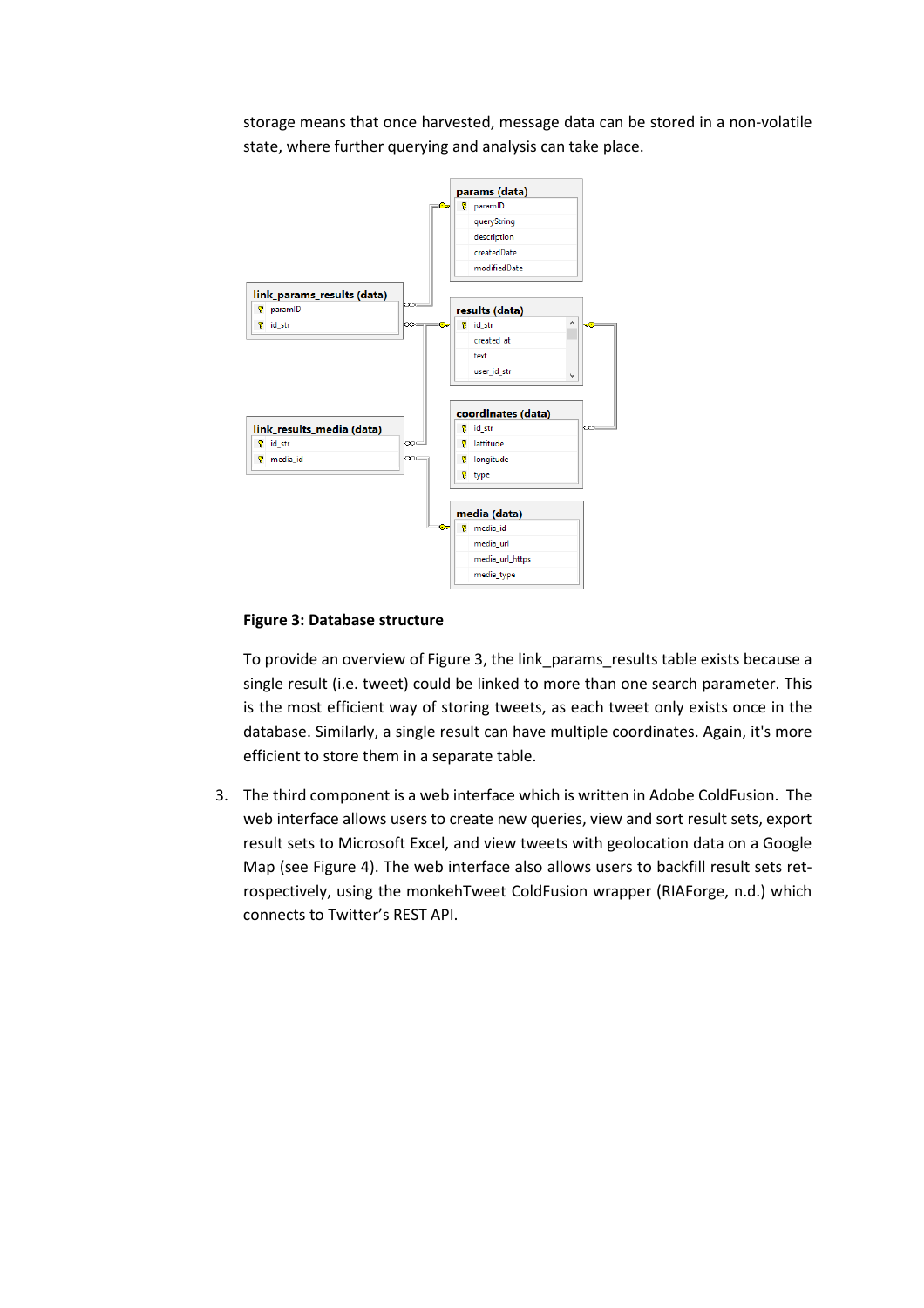

### **Figure 4: Web Interface and REST API**

In relation to the backfill process using REST API, a connection is first established with Twitter via an OAuth request, the same as with the Java application (1). Next, a one off HTTP request is sent to the REST API (essentially containing the search query ('q'), count ('100') and result\_type ('recent'). (See [https://dev.twit](https://dev.twitter.com/rest/reference/get/search/tweets)[ter.com/rest/reference/get/search/tweets\)](https://dev.twitter.com/rest/reference/get/search/tweets) (2). A max of 100 results (matching tweets) at one time are returned to the ColdFusion application (3). Once received, the results are saved in the Twitterstream database for later analysis.

## **3.2.1 Limitations of the API Usage**

Twitter's APIs can only be used to extract information accounts deemed 'active'. The problem this presents is that there remains ambiguity surrounding the actions that are required to deem an account active. Twitter accounts which are first registered are not active, where guidance (Twitter, 2016c) indicates activity to be based on actions such as the volume of tweets, re-tweeted messages mentions (profile handle included in other messages). Therefore offenders who create new accounts solely for the purpose of offending may not have the accounts deemed active quick enough to have their content included in the API data.

A further limitation stems from those who opt to protect their messages. Protected accounts cannot have their data passively collected using Twitterstream and Twitter's APIs. However, law enforcement may still be able to access a user's protected messages by obtaining the relevant legal documentation and following Twitter's formal procedures for requesting a disclosure of a user's account information (Horsman, 2017; Twitter, 2016b).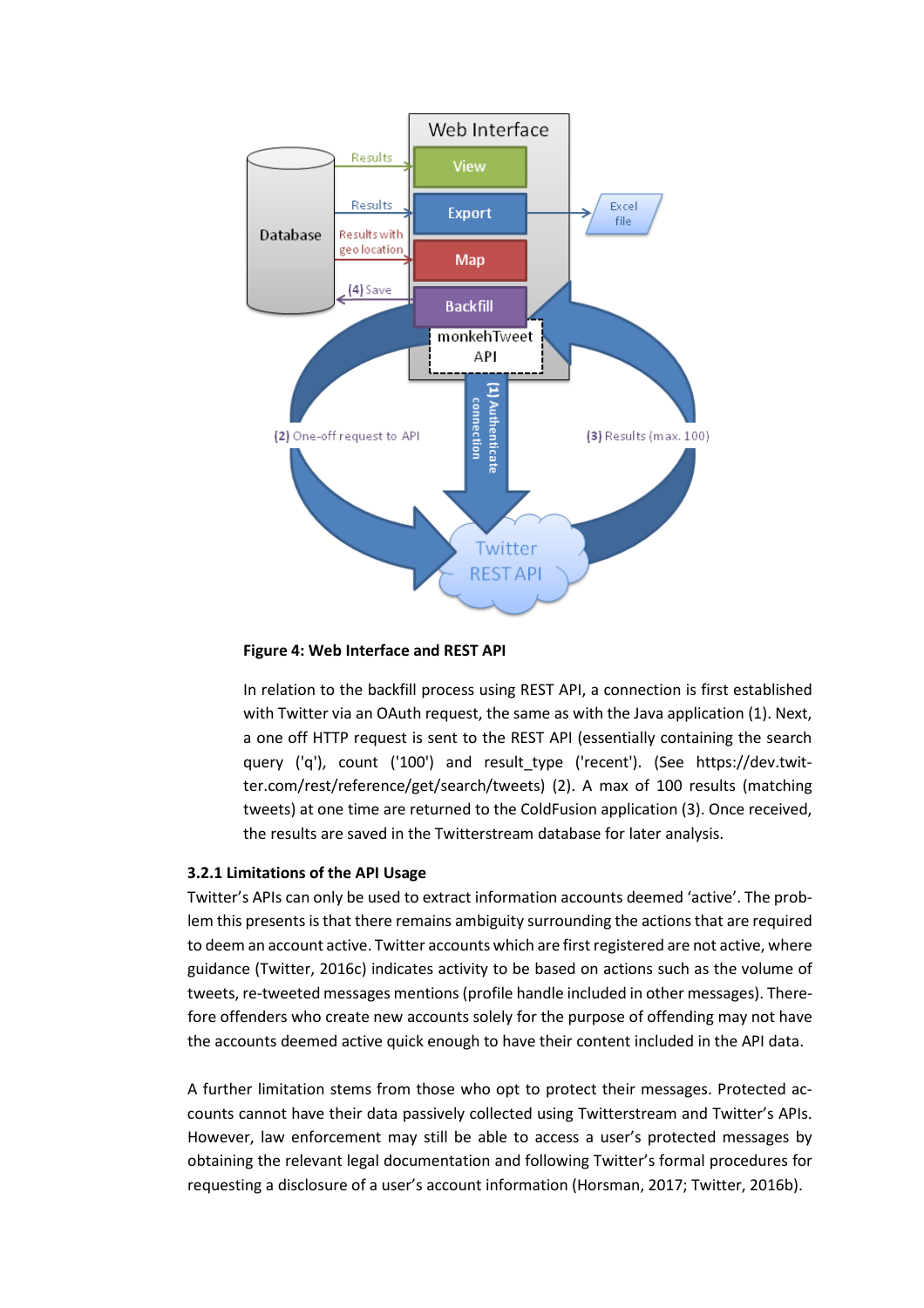### **3.2.2. Twitterstream Summary**

The Twitterstream framework provides a dynamic method for collecting, storing and analysing Twitter message content via Twitter's public APIs. Given that Twitterstream allows message metadata collection both by targeted (i.e. from a particular account handle) and large scale (such as a hashtag collection) methods, significant volumes of information may be collected, which is in need of subsequent storage and analysis. Twitterstream provides a method for the flexible and effective allocation of resources for collecting message content, and robust database storage for housing Twitter data for subsequent querying and analysis. Twitterstream's bespoke interface also provides the user with SQL-based filtering options and a visual geographical mapping facility. Although the Twitter's APIs are available for public use, Twitterstream is currently not available to DF practitioners as its resources and infrastructure are managed internally. The authors are currently developing the portability of Twitterstream to allow practitioners to implement and utilise the framework in Twitter investigations. Expanding Twitterstream's availability to others will also allow additional testing and validation of the framework to take place.

#### **3.3. Message Metadata**

The Twitterstream platform allows the value of data gleaned from Twitter's APIs for the purposes of law enforcement and offender detection to be analysed. Such data is publically available and may support an investigation without the need to engage in legal processes with the Twitter organisation over data retention and disclosure. In turn, it may in some instances provide law enforcement with the necessary information to target specific retained information from Twitter via a submitted request. This is particularly due to the type and availability of metadata associated with each message gathered through the APIs.

When acquiring Tweets from Twitter stream, almost 60 distinct metadata fields are associated with each message (for a full list, see Appendix 1). However, not all of these fields are of potential value to law enforcement during an investigation. To distil this content, potentially evidential metadata fields are now highlighted having been verified using a test Twitter account and placed into three categories, metadata surrounding message content, location and profile information.

#### **3.3.1 Message Contents Fields**

The following are metadata fields gathered via Twitterstream from Twitter's APIssurrounding a potential offending message's content.

*Created at:* A timestamp field denoting the created time of the message.

*Text:* A string field containing the contents of the message.

*Favorite\_count:* An integer field indicating approximately how many times this Tweet has been 'liked' by Twitter users.

*Id str*: This field is the unique identifier of a message. This information can be used to potentially tie a message to a user where only a retweet of an offending message has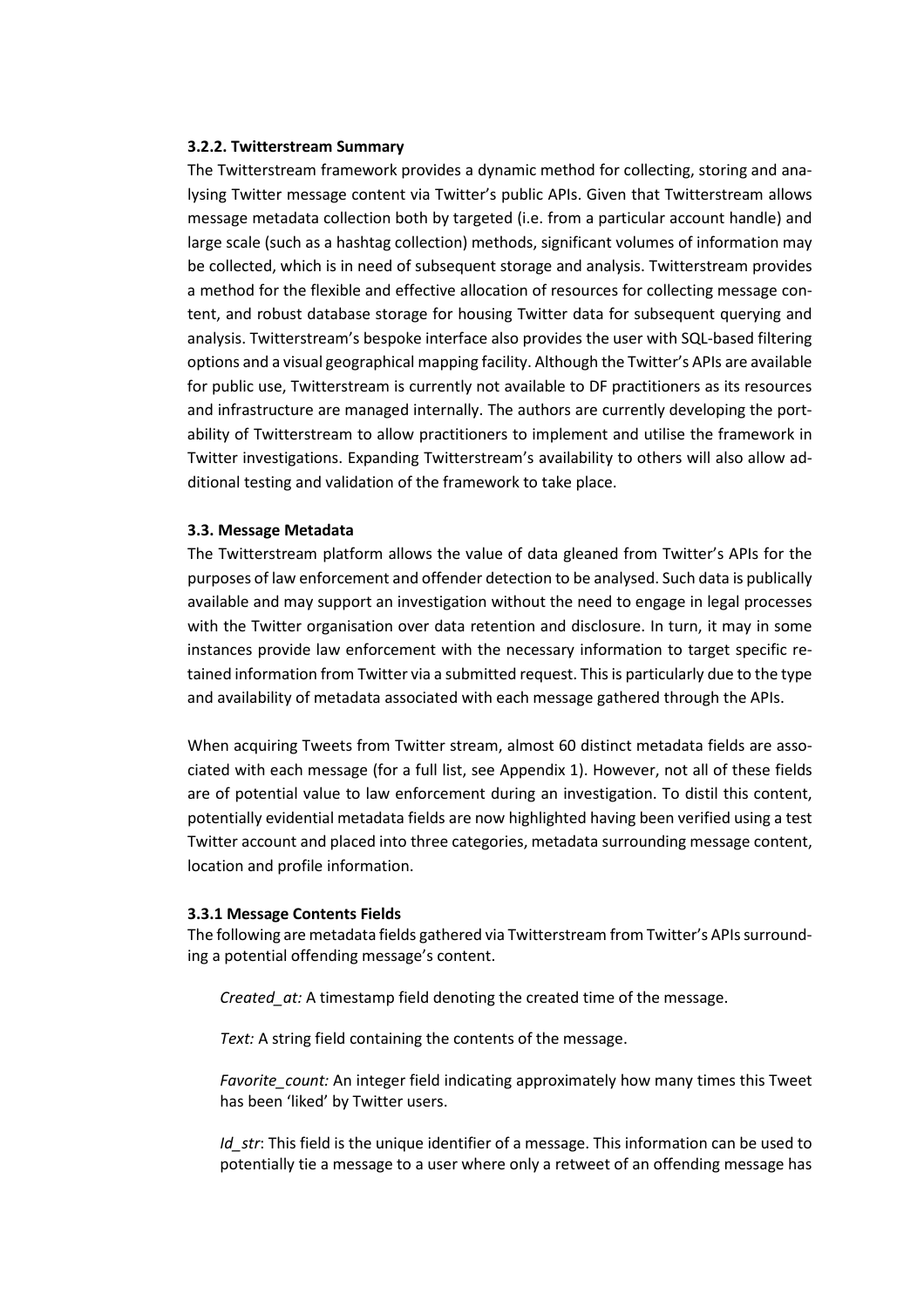been found (see appendix 1 for an explanation of the linked fields *in\_reply\_to\_status\_id\_str* and *in\_reply\_to\_user\_id\_str*).

#### **3.3.2 Location Information**

The following fields gathered via Twitterstream provide metadata surrounding a potential location of an offender.

*User geo enabled*: A boolean field, when true, indicates that the user has enabled the possibility of geotagging their Tweets.

*Geo\_lattitude* and *geo\_longitude.* A decimal field denoting location information where location services have been activated on the message sender's phone.

*user\_location.* A user defined string for the profile location. This may not be accurate and is considered as secondary location information.

### **3.3.3 User Identification Information**

The following fields gathered via Twitterstream provide metadata surrounding the potential identification of an offender posting a message.

*User id str:* A string representation of the unique identifier for this User.

*User\_created\_at*: A timestamp field denoting the UTC datetime that the user account was created on Twitter.

*User\_description*: The user-defined string describing their account.

*User\_name*: A string field showing the name of the user, as they've defined it. Not necessarily a person's name. Typically capped at 20 characters.

*User\_screen\_name*: A string field showing the screen name, handle, or alias that this user identifies themselves with, usually preceded with '@'. Screen names are unique but subject to change.

#### **3.3.4 Caveat: Metadata Manipulation**

The metadata available via the Twitter APIs cannot in all circumstances be authenticated, with particular attention drawn to the location information. Geolocation data is only available on messages where the user has enabled it both on their mobile device and within the Twitter application itself. Kumar et al., (2013) state that only approximately 1% of all tweets on Twitter are maintain geolocation information. By default, location data is not initialised, therefore arguably in many circumstances location data will not be available. Even where location data is initiated by the user, the following three outcomes are possible (having been verified through testing using a test Twitter account with messages collected by Twitterstream).

1. The user may choose to initialise the option to use their exact location. Here, the *Geo\_lattitude* and *geo\_longitude* fields should provide accurate co-ordinates of the poster's position (subject to point 2).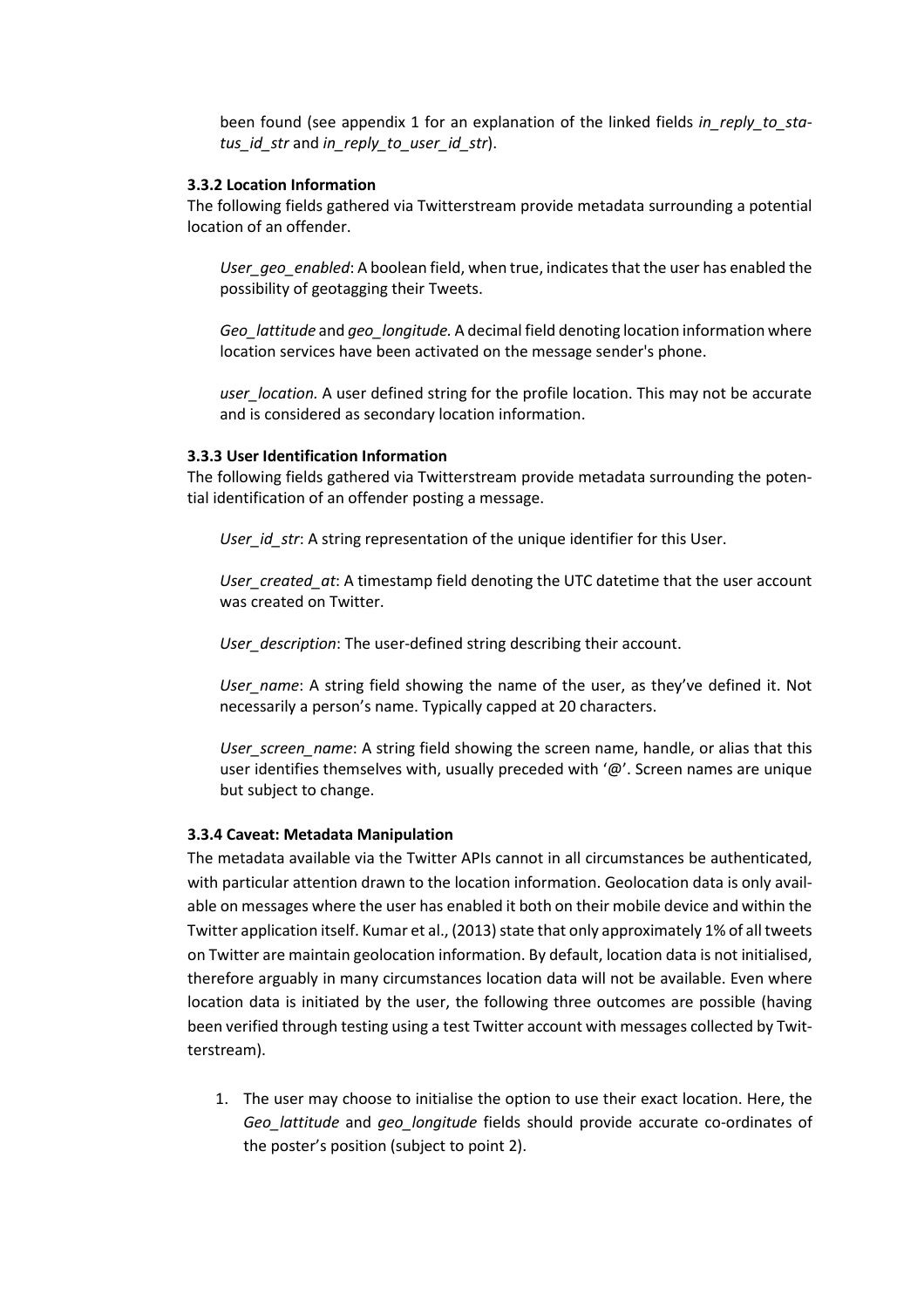- 2. It is possible to spoof the geolocation data from the handset. Tests showed that utilising the application 'Fake GPS Location' (Google Play, 2016), coordinate data can be effectively spoofed. In this case, the *Geo\_lattitude* and *geo\_longitude* fields supplied to Twitterstream via the APIs cannot be relied upon. There is no way of verifying (from the data gathered from the Twitter APIs) whether spoofing has taken place, with an analysis of the device used to send the message needed. As this would only be available once a suspect has been apprehended, the purpose of validating geo-location data is defeated, and therefore location data must be treated with caution.
- 3. Finally, users have the ability to search for a location or venue within the Twitter interface, meaning that users can be based in one location but tag the message with a different one (for example, post from Manchester and tag the tweet as being in Liverpool). Tests showed that data gathered from the Twitter API showed coordinate data reflected the location chosen by the user, not the actual location. As with point 2 above, in general, the *Geo\_lattitude* and *geo\_longitude* fields cannot be relied upon in all instances.

## **3.3.5 Data Gathering on Twitter: Examples**

To provide context to the capabilities of Twitterstream and the volume and type of data provided through the Twitter Stream and REST API'sthe following examples are presented.

## **3.3.6 Streaming API: Sunderland vs Everton Premier League football game**

Using the Streaming API, the following is a breakdown of extracted data gathered from Twitterstream when semantically focused on the Sunderland vs Everton Premier League football game taking place on the 11th May 2016 (see Table 1).

| Table 1. Tweets captured from Sunderland vs Everton Premier League football game |                                                                                                        |  |  |  |
|----------------------------------------------------------------------------------|--------------------------------------------------------------------------------------------------------|--|--|--|
| Search Terms (generated from local dialect<br>and terms associated to the game)  | safc; nufc; ftm; mackem; geordie;<br>safcefc; efc; smb; sunvefc; sunefc;<br>everton; mags; haway; #sol |  |  |  |
| Stream started                                                                   | 11th May 2016 12:50:27                                                                                 |  |  |  |
| Stream finished                                                                  | 12th May 2016 16:10:21                                                                                 |  |  |  |

The following search parameters were defined:

|                         | <b>No. of Tweets</b> | Total %     | <b>Other Info</b> |
|-------------------------|----------------------|-------------|-------------------|
| <b>Volume of Tweets</b> | 271,694              | 100.00% N/A |                   |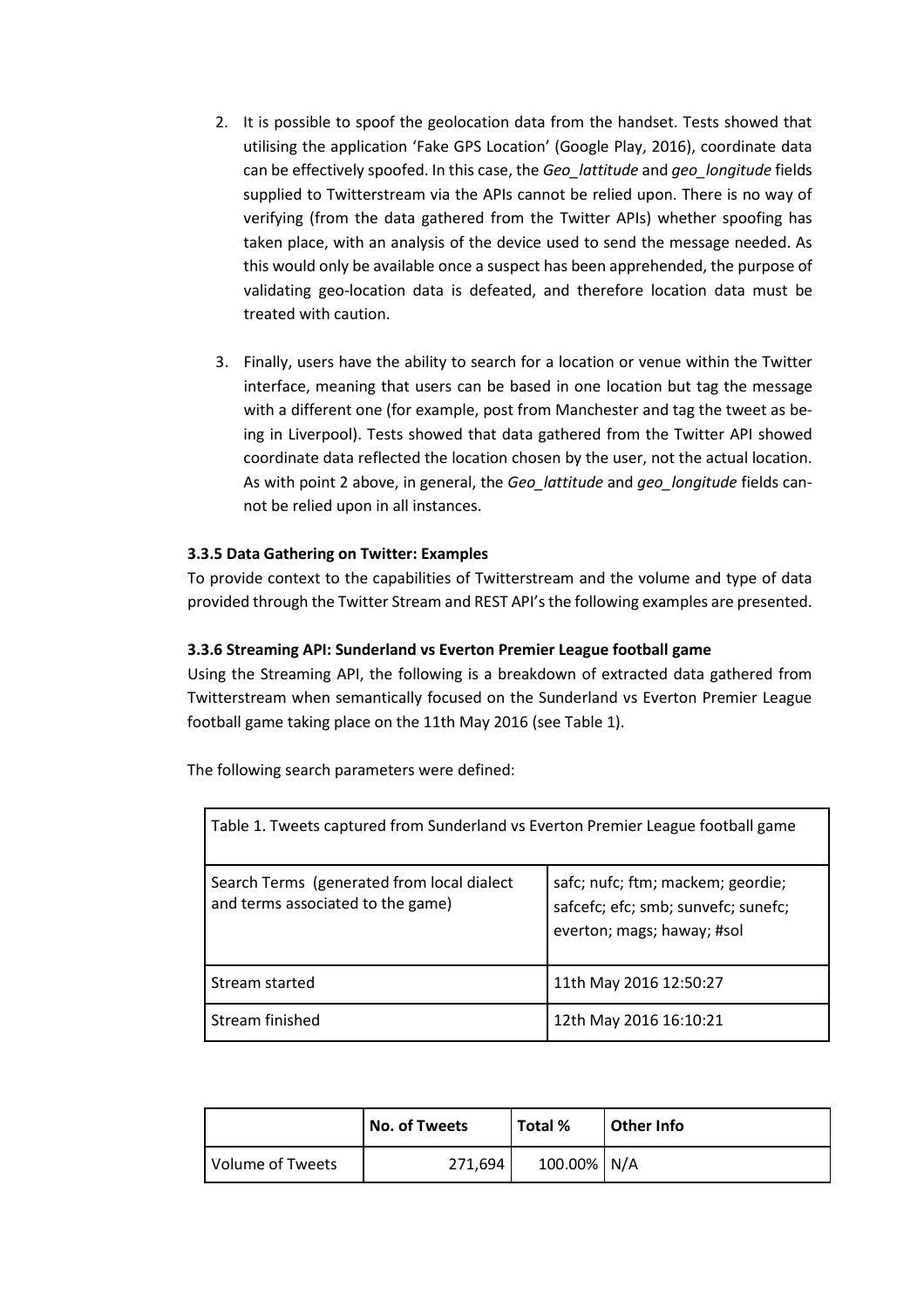| Tweets with exact<br>location | 387  | 0.14%    | I.e. geo lattitude + geo longi-<br>tude                                                                                 |
|-------------------------------|------|----------|-------------------------------------------------------------------------------------------------------------------------|
| Tweets with bound-<br>ing box | 8666 | 3.19%    | L.e. either a rectangular<br>bounding box (4 sets of coor-<br>dinates) or a point of interest<br>(1 set of coordinates) |
| Tweets from Tyne<br>and Wear  | 1392 | $0.51\%$ | 42 exact location; 23 points of<br>interest; 1327 bounding box                                                          |
| Tweets from Sun-<br>derland   | 438  | $0.16\%$ | 28 exact location; 22 points of<br>interest; 388 bounding box                                                           |

# **3.3.7 Streaming API: European Championships Opening Ceremony**

Using the Streaming API, the following is a breakdown of extracted data gathered from Twitterstream when semantically focused on the start of the European Championships 2016 on 10th June 2016 (see Table 2).

| Table 2. Tweets captured from European Championships Opening Ceremony           |                                   |  |  |
|---------------------------------------------------------------------------------|-----------------------------------|--|--|
| Search Terms (generated from local dialect<br>and terms associated to the game) | #euro2016 #euro16 #frarom #frarou |  |  |
| Stream started                                                                  | 10th June 2016 @ 09:58            |  |  |
| Stream finished                                                                 | 11th June 2016 @ 04:06            |  |  |

|                               | No. of Tweets | Total %  | <b>Other Info</b>                                                                                                         |
|-------------------------------|---------------|----------|---------------------------------------------------------------------------------------------------------------------------|
| Volume of Tweets              | 1,192,904     | 100.00%  | N/A                                                                                                                       |
| Tweets with exact<br>location | 387           | 0.22%    | I.e. geo lattitude + geo longi-<br>tude                                                                                   |
| Tweets with bound-<br>ing box | 8666          | $2.64\%$ | I.e. either a rectangular bound-<br>ing box (4 sets of coordinates) or<br>a point of interest (1 set of coor-<br>dinates) |
| <b>Tweets from Paris</b>      | 1392          | $0.09\%$ | 282 exact location; 0 points of<br>interest; 816 bounding box                                                             |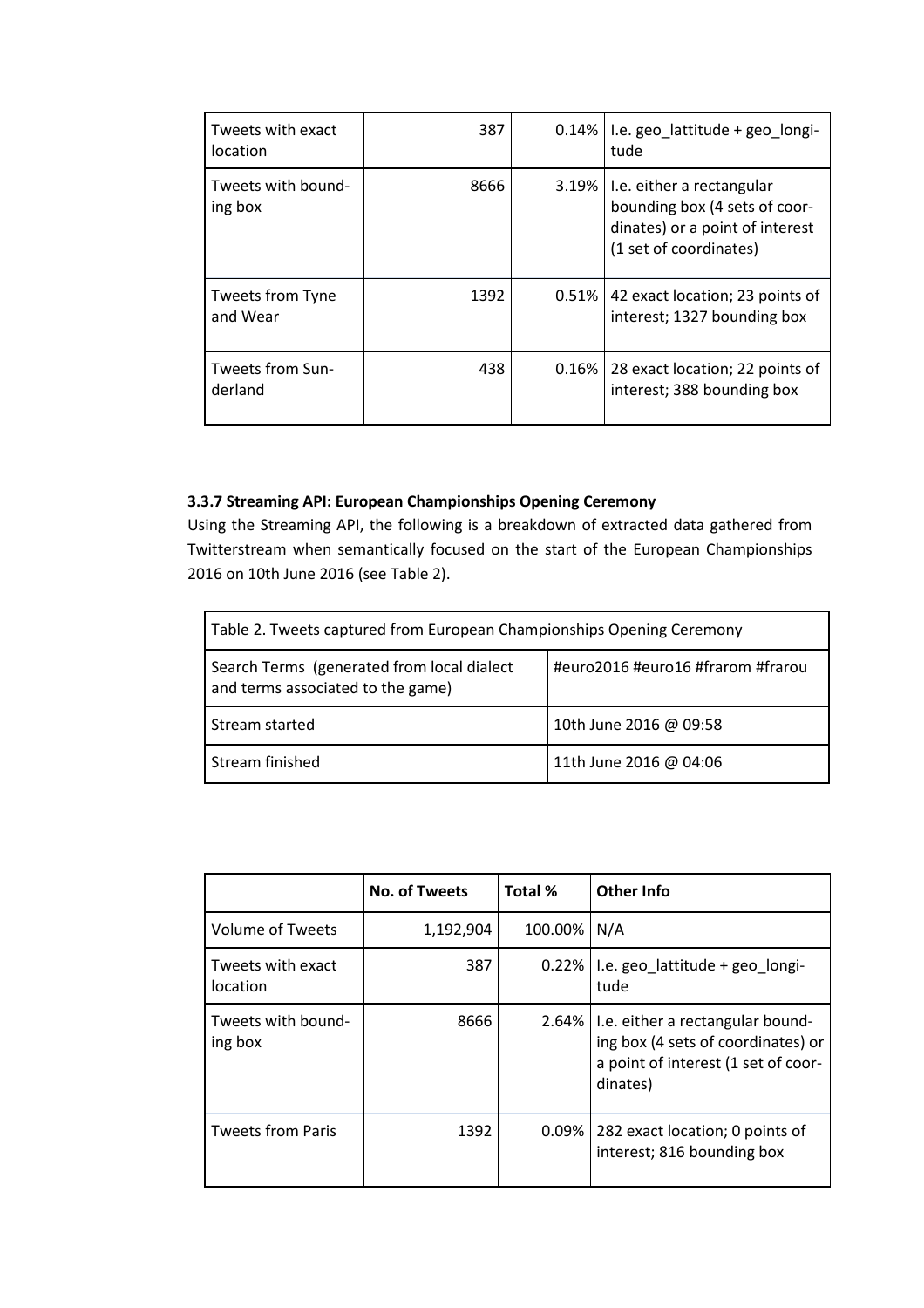# **3.3.8 Streaming & REST API: Orlando Pulse Shooting**

Using the Streaming and REST APIs, the following is a breakdown of extracted data gathered from Twitterstream when semantically focused on the Orlando Pulse Shooting June 12th 2016 (see Table 3).

| Table 3. Tweets captured from Orlando Pulse Shooting                            |                                                                                                                        |  |  |
|---------------------------------------------------------------------------------|------------------------------------------------------------------------------------------------------------------------|--|--|
| Search Terms (generated from local dialect<br>and terms associated to the game) | #LoveWins #pulseshooting #pray-<br>ersForOrlando #Loveislove #PrayFo-<br>rOrlando #orlando #pulse #pulsenight-<br>club |  |  |
| Stream started                                                                  | 12/06/2016 @ 14:11:20                                                                                                  |  |  |
| Stream finished                                                                 | 13/06/2016 @ 09:51:33                                                                                                  |  |  |

|                               | No. of Tweets | <b>Total %</b> | <b>Other Info</b>                                                                                                       |
|-------------------------------|---------------|----------------|-------------------------------------------------------------------------------------------------------------------------|
| <b>Volume of Tweets</b>       | 384,628       | 100.00%        | N/A                                                                                                                     |
| Tweets with exact<br>location | 0             | $0.00\%$       | I.e. geo lattitude + geo longi-<br>tude                                                                                 |
| Tweets with bound-<br>ing box | 8845          | 2.30%          | I.e. either a rectangular<br>bounding box (4 sets of coor-<br>dinates) or a point of interest<br>(1 set of coordinates) |
| Tweets from Or-<br>lando      | 226           | 0.06%          | 0 exact location; 21 points of<br>interest; 205 bounding box                                                            |

# **3.3.9 API Considerations**

Al-garadi et al., (2016) utilised Twitter's APIs for the gathering of publically available message data to develop cyberbullying detection methods and acknowledge the limitations of these functions. It must be noted that Twitter does not endorse mass surveillance via its API (Twitter, 2016f) and nor does it facilitate it due to incomplete data sets provided. Depending on implementation, the APIs do not provide a complete extraction of data. For example, if an API user wanted an extraction of all messages containing '#security', the APIs only provide a subset of available data. At the time of writing, quantification on the size of the subset in terms of what volume of these messages would be collected is not possible,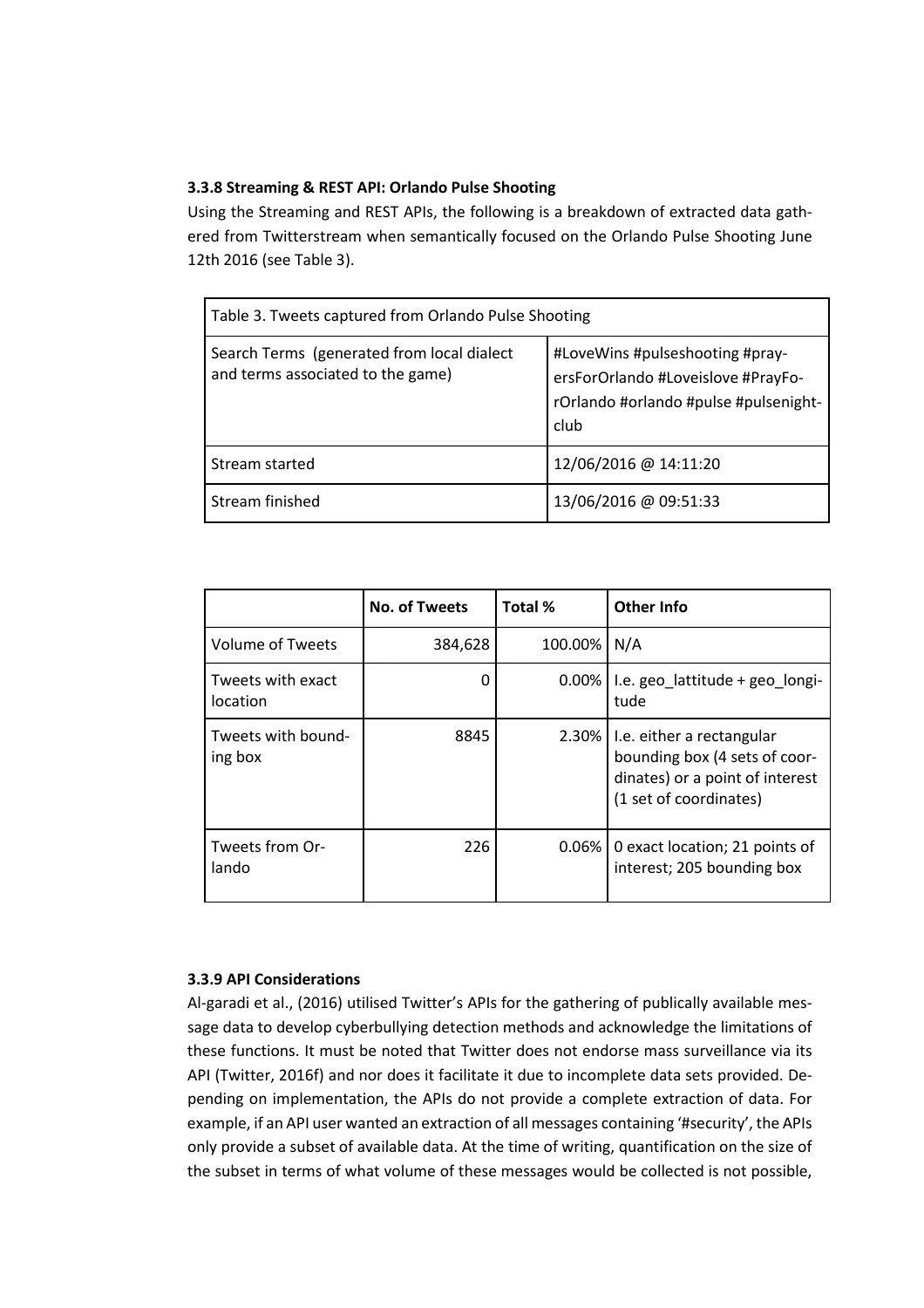but has been noted by Al-garadi et al., (2016) and others (Cheng and Wicks, 2014; Gonzalez-Bailon et al., 2014) to potentially create sample bias due to incomplete downloads. The ability for mass collection is limited when using the freely available APIs. However, a user can pay for complete access to 100% of Twitter messages via the APIs or can be acquired via 3rd party data resellers (Kumar et al., 2013).

However, the REST API can be effectively utilised for targeted extraction of messages and their associated metadata, allowing the last 3200 messages from a Twitter account to be extracted searching for a specific Twitter handle (Twitter, 2017). This would allow the reporting of a specific tweet to law enforcement and then providing the user account associated with the message has not deleted the content, associated message metadata can be extracted. During tests carried out using a research Twitter account, the REST API was able to target and recover posted messages by utilising the account's Twitter handle.

Where a sample of tweets are sought (for example, from a specific hashtag) Janetzko (2017) indicates that the REST API focuses on relevance as criteria for message recovery, rather than completeness therefore not all messages are indexed and potentially retrievable. As a result, the REST API suffers from the same issues as the Streaming API where complete data is not available without cost and historical messages may not be recoverable (Janetzko, 2017). However, it is assumed that in instances of malicious tweets, appropriately quick reporting would make the use of the Twitterstream application a viable option. In addition, restrictions in the amount of messages which can be downloaded from the REST API is also an issue limiting historical data collection (Sheela, 2016).

#### **4 Putting it all Together: Evaluating API Data for Offender Identification**

Where illicit acts are noted, the global reach of Twitter now means that the regulation of users and their actions is not straightforward, often involving multiple jurisdictions and large geographical areas. Even when breaches of law can be established, identifying an offender in order to instigate prosecution remains difficult and in some cases impossible. The fundamental problem posed by Twitter in regards to the aforementioned offences in section 2 isthe ability to attribute an offending message to a physically identifiable user. There is no definitive method for identifying a physical individual who sent a message on Twitter, only a series of data which when collated may lead to this outcome. Ledward and Agate (2014) best summarise the issue as follows:

"While pressure from UK Government grows on Facebook, Twitter and other social media providers to enforce their terms of use in relation to unacceptable/criminal content on social media, and to respondmore quickly and more effectively to reports of abuse, the tension with users' art.10 and art.8 rights continues, and obtaining identity information or content in evidential form remains problematic and timeconsuming in this jurisdiction".

As discussed in section 3, the metadata fields which can be gathered using Twitterstream from Twitter's APIs often cannot be used alone to attribute a message to an individual.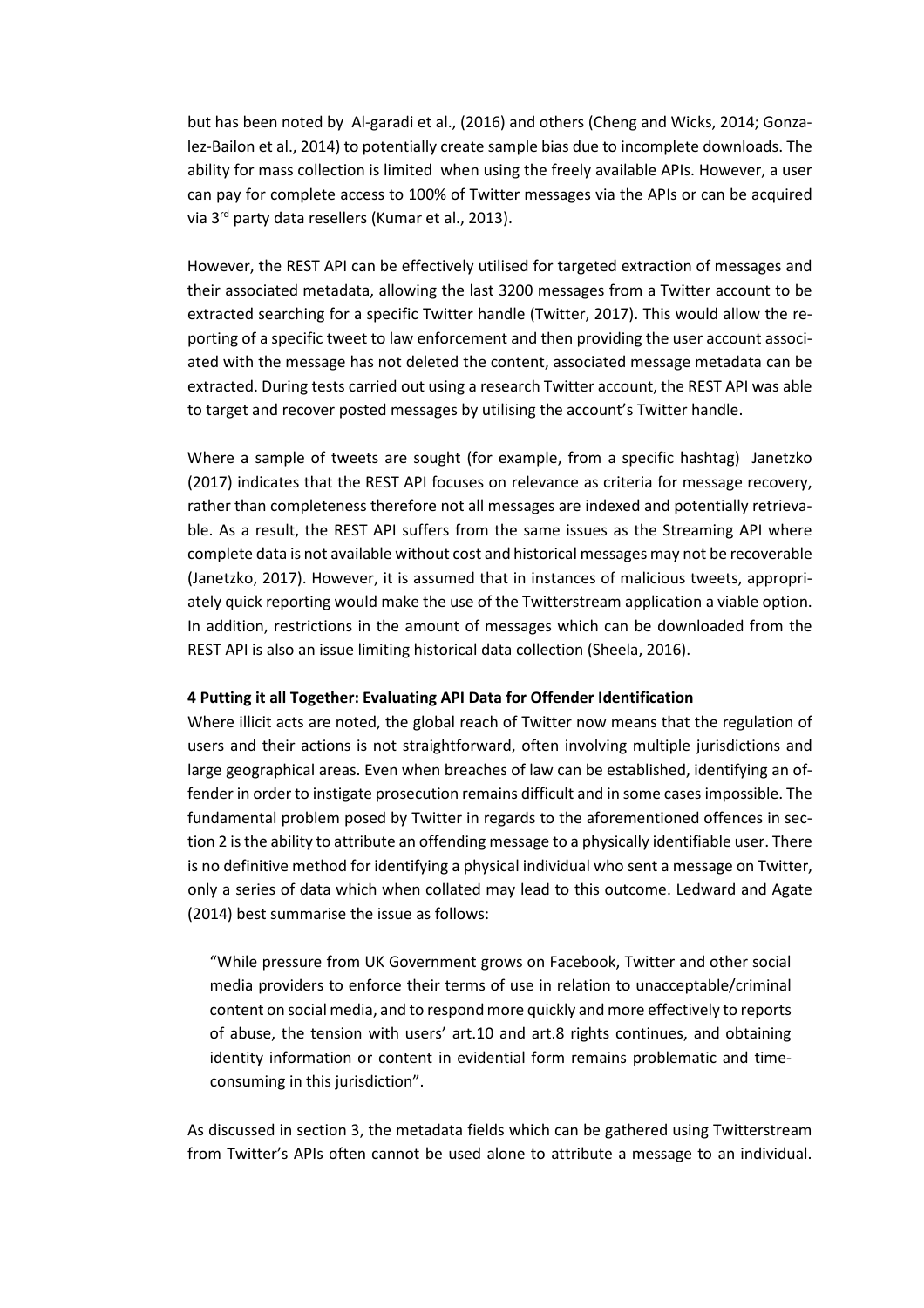Although message content, visible profile information or fields such as *user\_profile\_image\_url*, may disclose personally identifiable information in some instances, this is not always the case. Many individuals relinquish the opportunity to apply personally identifiable information to their Twitter profile, particularly where they intend to posting offending content (Birbeck, 2013). In turn, locational data (providing it is accurate) may place someone in a general area or in a best case scenario, a place of residence, but further investigation of devices is required in order to identify an individual sender.

Where API metadata alone cannot be used to directly identify an offender, the next step is to use this information to attribute a message to a specific account. However, support from Twitter may be limited, where Colin Crowell, Twitter's head of public policy indicated that most Twitter data retained is already available through the APIs (Joint Committee on the Draft Communications Data Bill, 2013).

Where additional account information is needed from Twitter, reliance must be placed upon Twitter and their maintenance of user logs for account holders. Using API metadata such as the *Id str* and *User Id str* it may be feasible for Twitter to identify an active offending account. At which point, account information stored by Twitter may support the identification of the physical account holder, but again, this is not guaranteed in all circumstances. As of the time of writing, those who seek a Twitter account have to supply 3 criteria, a full name, valid email address and password. Yet, Twitter states that it 'doesn't require real name use, email verification, or identity authentication' (Twitter, 2016b) and as a result the account details may not be accurate or attributable to a physical user.

A lack of validation means that any name can be entered leading to varying levels of reliability, depending on whether an offender has submitted correct information and often dependant on where the user intends to use their account legitimately of whether it is for the purpose of abuse. The need for a valid email address does provide some support in the offender identification process. Services such as Gmail and Microsoft Outlook may implement various authenticity checks which can involve the use of SMS messages to validate the account. What this means is that when a Twitter user creates an account they maybe doing so with an email address which has been validated with personal detailslinking themselves to the account. At which point, the email associated with a Twitter account can be queried with the provider (for example, Google mail) records for any identifiable information. However, this would be an onerous process and not feasible to implement in all cases. In addition, the requirement for email account verification varies where in some instances, it is not required during the email account creation process. Ultimately, the current account sign up processes mean it is possible for Twitter users to create and send content without leaving behind an identifiable trail of evidence.

The final point to consider in the Twitter offender tracking process is the acquisition of Internet Protocol (IP) information related to a message to an offending message. It is key to note, sender IP information is not supplied via Twitter's APIs. Twitter's policy guidance states that IP information is only maintained for a 'short period of time' (Twitter, 2016b) leaving ambiguity as to whether the necessary authority can be sought in time in order to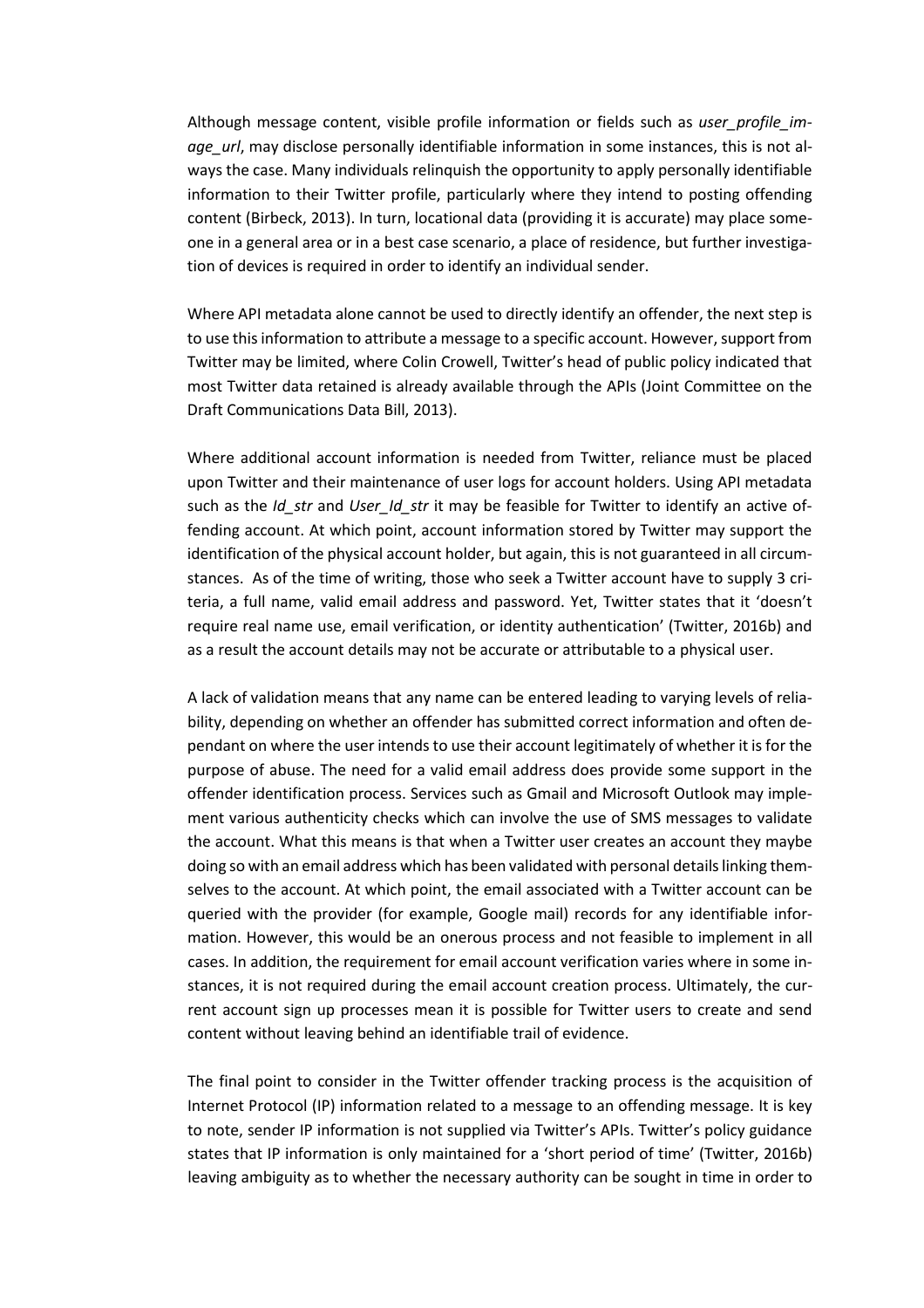utilise this information during an investigation. In addition, IP address information is also subject to spoofing and does not automatically guarantee offender identification even when present.

### **5 Concluding Thoughts**

Given the continued popularity of Twitter, it is likely that law enforcement will continue to witness acts of illegitimate use. Although publically available data may in some instances support the identification of an offender during an investigation, it is likely that support from Twitter's is needed in order to disclose account specific and IP information, despite the limitations on this data in place. When distilled, the problem of detecting offending users maintains numerous issues. Time is clearly an inhibiting factor where Twitter's policies note (as discussed in section 3) that limitations of data retention are apparent. When coupled with time consuming legal processes (although 'emergency disclosure requests' can be made if the request regards the danger of death or serious physical injury to a person (Twitter, 2016b)), even where data capable of identifying an offender exists, a lack of timely procedures to access this content may thwart law enforcement. At present, international co-operation between police and organisations like Twitter are limited. This problem is exacerbated by a potential lack of cooperation by organisations like Twitter. For the period July-December 2012, Twitter complied with information requests by UK police in only 4% of cases (Twitter, 2016d). Figures for July - December 2015 show this figure now stands at 76% (Twitter, 2016e). Although there is a clear improvement in response rates, it still leaves what could be considered by law enforcement, an unsatisfactory gap. Twitter maintains a strong stance on upholding what it considers freedom of speech, noting the following statement.

"Twitter continues to defend and respect the voices of our users including their right to engage in free expression anonymously or pseudonymously. For example, in June 2015, Twitter received a U.S. non-government legal request seeking to unmask several anonymous users. Twitter pushed back on the request based on First Amendment grounds, specifically the right to speak anonymously" (Twitter, 2016e).

Twitter also maintains the right to refuse information requests which fail to identify a specific account or message, of if the request is overly broad in nature (Twitter, 2016e). Further, when requests are made, the account holder is notified allowing them to mount a challenge or in turn, Twitter may challenge the request themselves (Twitter, 2016e). It is difficult to propose or envisage improvements to the process of identifying offending Twitter users as Twitter itself omits to retain the type and volume of information needed to regularly identify these individuals. The presented Twitterstream platform constitutes an effective mechanism for gathering Twitter data and storing it statically for later analysis and use. However, the identification of individual twitter account owners will likely continue to depend on the cooperation of Twitter due to limitationsin publically available data via the APIs. As a result, law enforcement may have to settle for the fact that in some cases, the necessary information needed to pursue prosecution is simply just not available, or time constraints may inhibit access to it.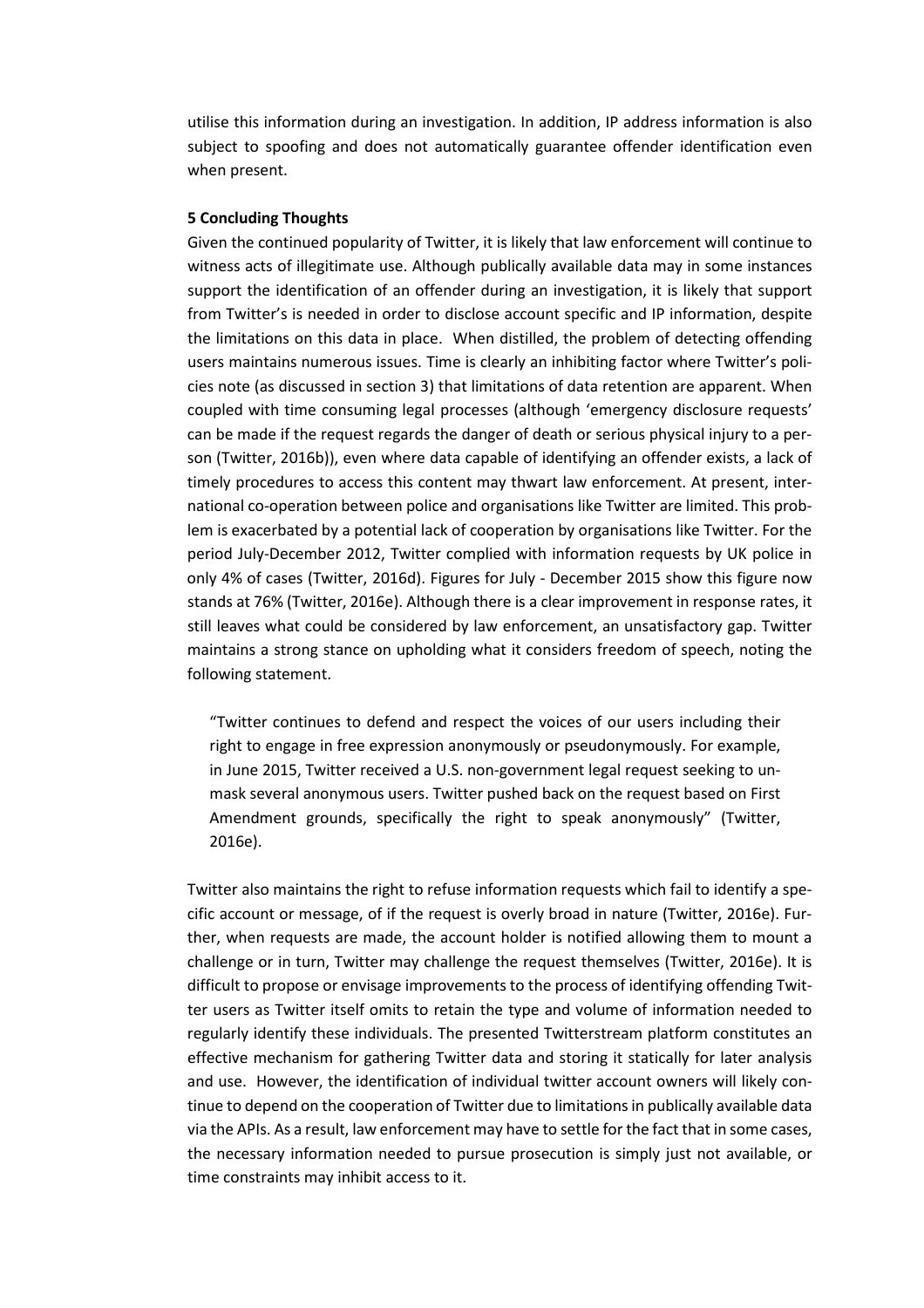### **5.1 Future Work**

Future work includes the needs to effectively quantify the limitations in data retrieved from using both of the APIs through Twitterstream. This would allow the precision and recall of the APIs to be established and therefore help law enforcement to make an effective decision as to when to utilise it during an investigation. In addition, coupling the platform with existing techniques for behavioural and sentiment analysis would support the use of Twitterstream in investigations of crime occurring during specific events, congregates via specific hashtag usage.

#### **References:**

Agate, Jennifer & Ledward, Joycelyn (2014) 'Contempt and social media: update' Entertainment Law, 25(2), 52-54

Akhtar, Zia (2014) 'Malicious communications, media platforms and legal sanctions' *Computer and Telecommunications Law Review.* 20(6), 179-187 at 180

Al-garadi, M.A., Varathan, K.D. and Ravana, S.D., 2016. Cybercrime detection in online communications: The experimental case of cyberbullying detection in the Twitter network. Computers in Human Behavior, 63, pp.433-443.

Allen, A.A., 2014. Twibel Retweeted: Twitter Libel and the Single Publication Rule. J. High Tech. L., 15, p.63.

Alsaedi, N., Burnap, P. and Rana, O., 2017. Can We Predict a Riot? Disruptive Event Detection Using Twitter. ACM Transactions on Internet Technology (TOIT), 17(2), p.18.

Athena Forensics (n.d.) 'Think before you Tweet - Twitter and the Law' Available at: http://www.athenaforensics.co.uk/think-before-you-tweet-twitter-and-thelaw#.V1bJmfkrKUl (Accessed 1 June 2016)

BBC News (2011) 'Injunctions doubt as footballer Ryan Giggs named by MP' Available at: <http://www.bbc.co.uk/news/uk-13516941> (Accessed 1 June 2016)

BBC News (2012a) 'Man sentenced over racist tweets about Newcastle United' Available at: <http://www.bbc.co.uk/news/uk-england-tyne-17183384> (Accessed 1 June 2016)

BBC News (2012b) 'Robin Hood Airport tweet bomb joke man wins case' Available at: [http://www.bbc.co.uk/news/uk-england-19009344 \(](http://www.bbc.co.uk/news/uk-england-19009344)Accessed 1 June 2016)

BBC News (2012c) 'Ex-cricketer Chris Cairns wins £90,000 libel damages' Available at: <http://www.bbc.co.uk/news/uk-17512027> (Accessed 1 June 2016)

BBC News (2012d) 'Stan Collymore Twitter race abuser Joshua Cryer sentenced' Available at: <http://www.bbc.co.uk/news/uk-england-tyne-17462619> (Accessed 1 June 2016)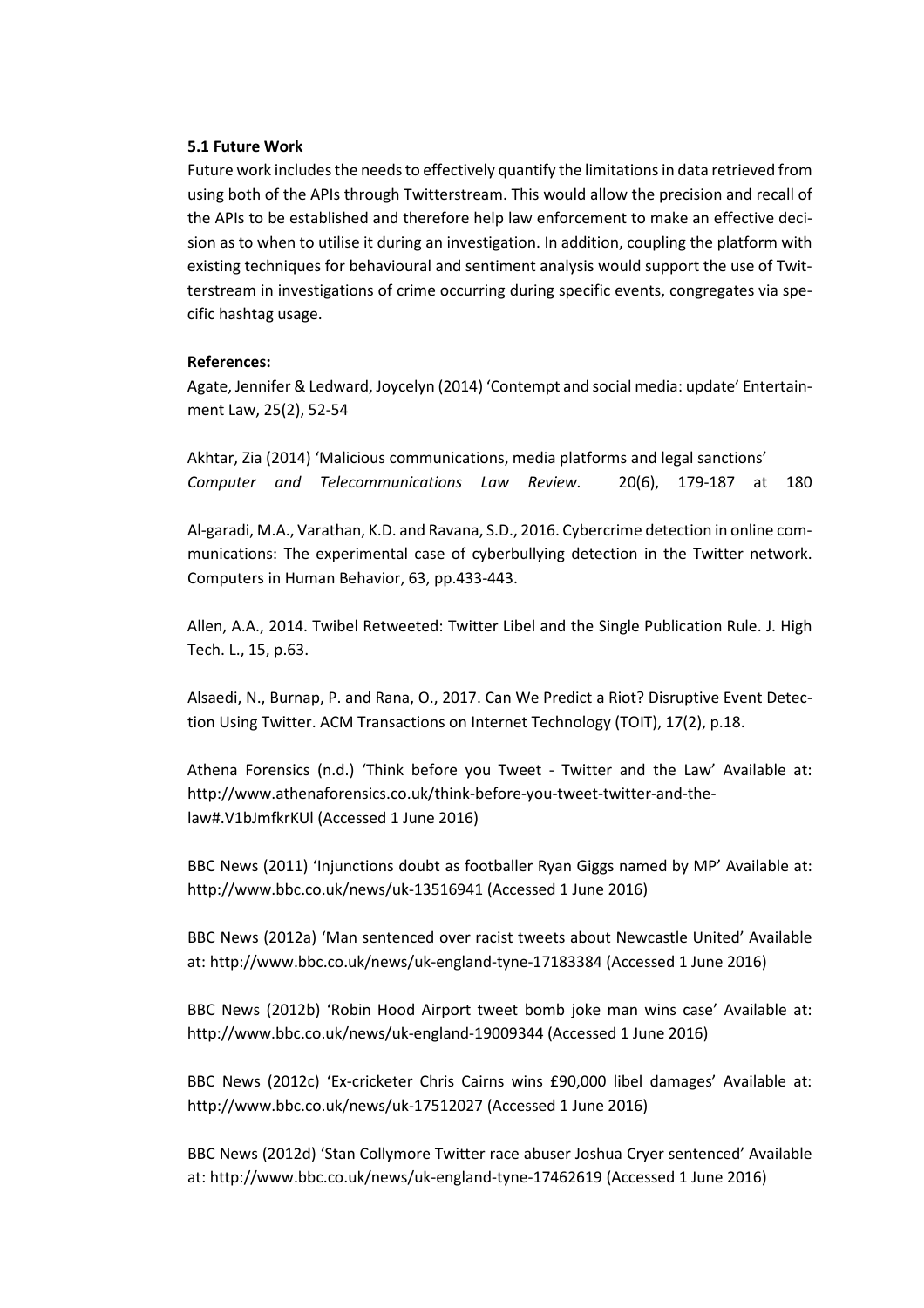BBC News (2013a) 'Alan Davies pays Lord McAlpine damages over tweet' Available at: <http://www.bbc.co.uk/news/uk-24654289> (Accessed 1 June 2016)

BBC News (2013b) 'Twitter users: A guide to the law' Available at: <http://www.bbc.co.uk/news/magazine-20782257> (Accessed 1 June 2016)

BBC News (2015) 'Twitter 'snooping' requests double in UK' Available at: <http://www.bbc.co.uk/news/technology-33882688>(Accessed 1 June 2016)

BBC News (2016a) 'Jack Dorsey: Twitter will take time to fix' Available at: <http://www.bbc.co.uk/news/technology-36376037>(Accessed 26 May 2016)

BBC News(2016b) 'Azealia Banks' Twitter accountsuspended after Zayn Malik abuse' Available at: [http://www.bbc.co.uk/newsbeat/article/36276783/azealia-banks-twitter-ac](http://www.bbc.co.uk/newsbeat/article/36276783/azealia-banks-twitter-account-suspended-after-zayn-malik-abuse)[count-suspended-after-zayn-malik-abuse](http://www.bbc.co.uk/newsbeat/article/36276783/azealia-banks-twitter-account-suspended-after-zayn-malik-abuse) (Accessed 1 June 2016)

BBC News (2016c) 'James May slams Twitter 'threats' to Sue Perkins' Available at: <http://www.bbc.co.uk/news/entertainment-arts-32331218> (Accessed 1 June 2016)

BBC News (2016d) 'Man arrested after 'mealy mouthed' Brussels tweet' Available at: ['http://www.bbc.co.uk/news/uk-england-london-35888748](http://www.bbc.co.uk/news/uk-england-london-35888748) (Accessed 1 June 2016)

Birbeck, Sarah (2013) 'Can the use of social media be regulated?' Computer and Telecommunications Law Review, 19(3), 83-85

Boyd, Danah, m. & Ellison, N.B., 2007. Social network sites: Definition, history, and scholarship. Journal of Computer-Mediated Communication, *13*(1), pp.210-230.

Brannan, Jade (2013) 'Crime and social networking sites' Juridical Review, 1, 41-51

Carpenter, Kevin & Pendlebury, Adam (2015) 'Tweeting the game into disrepute: regulation of social media by governing bodies - lessons from English football' International Sports Law Review, 1, 3-10

Cheng, T., & Wicks, T. (2014). Event detection using Twitter: a spatio-temporal approach. PLoS One, 9(6), e97807.

Coe, Peter, (2015) 'Footballers and social media "faux pas": the Football Association's "cash cow"?' Entertainment Law Review, 26(3), 75-78

Crown Prosecution Service (n.d.a) 'Contempt of Court and Reporting Restrictions' Available at: [http://www.cps.gov.uk/legal/a\\_to\\_c/contempt\\_of\\_court/](http://www.cps.gov.uk/legal/a_to_c/contempt_of_court/) (Accessed 1 June 2016)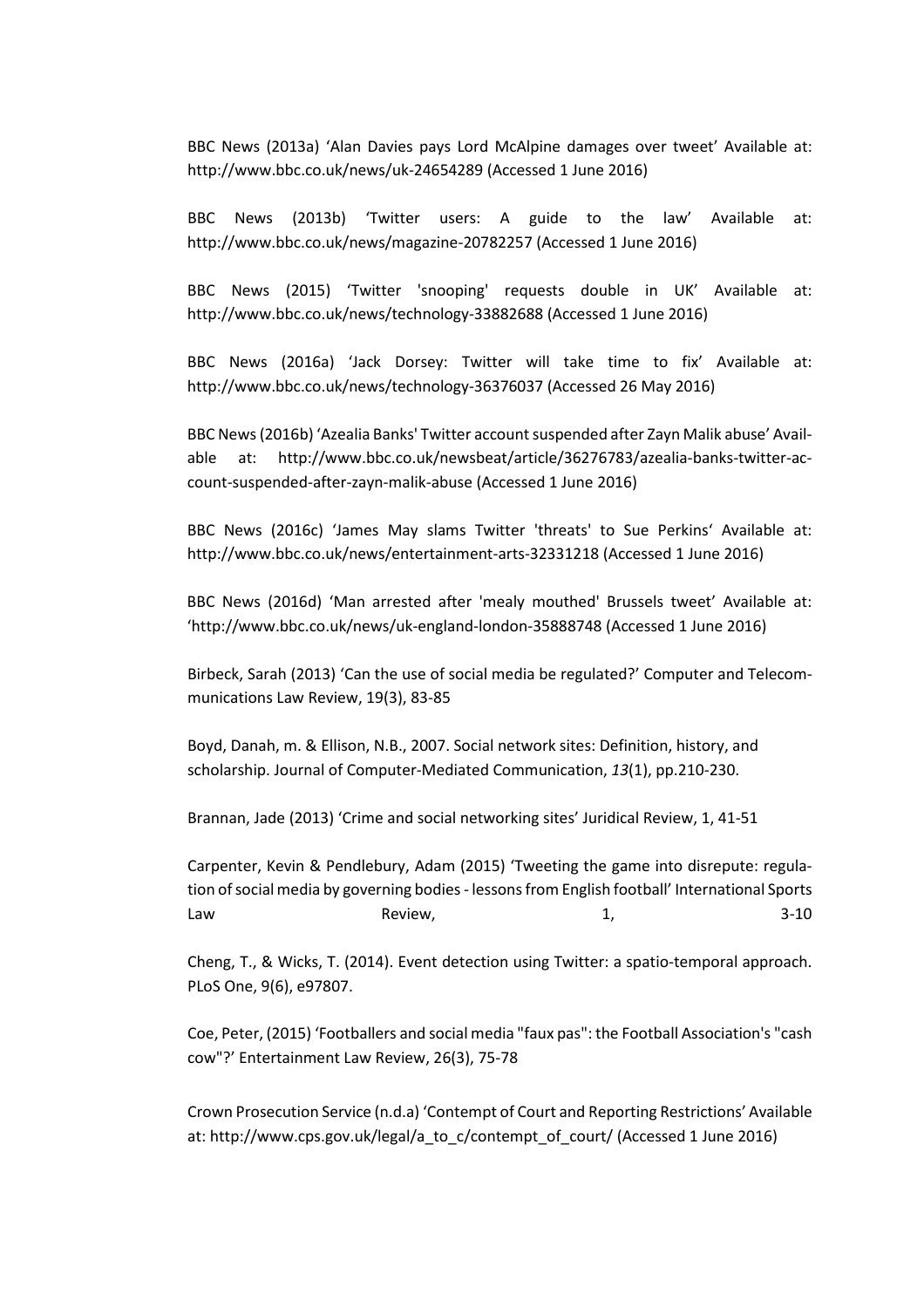Crown Prosecution Service (n.d.b) 'Guidelines on prosecuting cases involving communications sent via social media' Available at:

[http://www.cps.gov.uk/legal/a\\_to\\_c/communications\\_sent\\_via\\_social\\_media/ \(](http://www.cps.gov.uk/legal/a_to_c/communications_sent_via_social_media/)Accessed 1 June 2016)

Dysart, Katie L.; Kimbrough, Camalla M. (2013) Justice - Social Media's Impact on the U.S. Jury System, Trial Evidence, Vol. 21, Issue 2 (Summer 2013), pp. 12-14

Gillespie, Alisdair A., "Regulation of Internet Surveillance" (2009) 4 E.H.R.L.R. 552, 555.

Google Play (2016) 'Fake GPS Location' Available at: [https://play.google.com/store/apps/details?id=com.lexa.fakegps&hl=en\\_GB](https://play.google.com/store/apps/details?id=com.lexa.fakegps&hl=en_GB) (Accessed 1 June 2016)

Gonz alez-Bailon, S., Wang, N., Rivero, A., Borge-Holthoefer, J., & Moreno, Y. (2014). Assessing the bias in samples of large online networks. Social Networks, 38, 16e27.

Gupta, A., Lamba, H., Kumaraguru, P. and Joshi, A., 2013, May. Faking sandy: characterizing and identifying fake images on twitter during hurricane sandy. In Proceedings of the 22nd international conference on World Wide Web (pp. 729-736). ACM.

Hoffmeister, T. (2015). Preventing juror misconduct in digital world. Chicago-Kent Law Review 90(3), 981-1000.

Horsman, G., 2017. A survey of current social network and online communication provision policies to support law enforcement identify offenders. Digital Investigation, 21, pp.65-75.

Janetzko, D., 2017. The Role of APIs in Data Sampling from Social Media. The SAGE Handbook of Social Media Research Methods, p.146.

Joint Committee on the Draft Communications Data Bill, (2013) 'Draft Communications Data Bil' Available at: [https://www.parliament.uk/documents/joint-committees/commu](https://www.parliament.uk/documents/joint-committees/communications-data/Oral-Evidence-Volume.pdf)[nications-data/Oral-Evidence-Volume.pdf](https://www.parliament.uk/documents/joint-committees/communications-data/Oral-Evidence-Volume.pdf) (Accessed 1 June 2016)

Kaplan, A.M. and Haenlein, M., 2010. Users of the world, unite! The challenges and opportunities of Social Media. *Business horizons*, *53*(1), pp.59-68.

Kordonis, J., Symeonidis, S. and Arampatzis, A., 2016, November. Stock Price Forecasting via Sentiment Analysis on Twitter. In Proceedings of the 20th Pan-Hellenic Conference on Informatics (p. 36). ACM.

Kwak, H., Lee, C., Park, H. and Moon, S., 2010, April. What is Twitter, a social network or a news media?. In Proceedings of the 19th international conference on World Wide Web (pp. 591-600). ACM.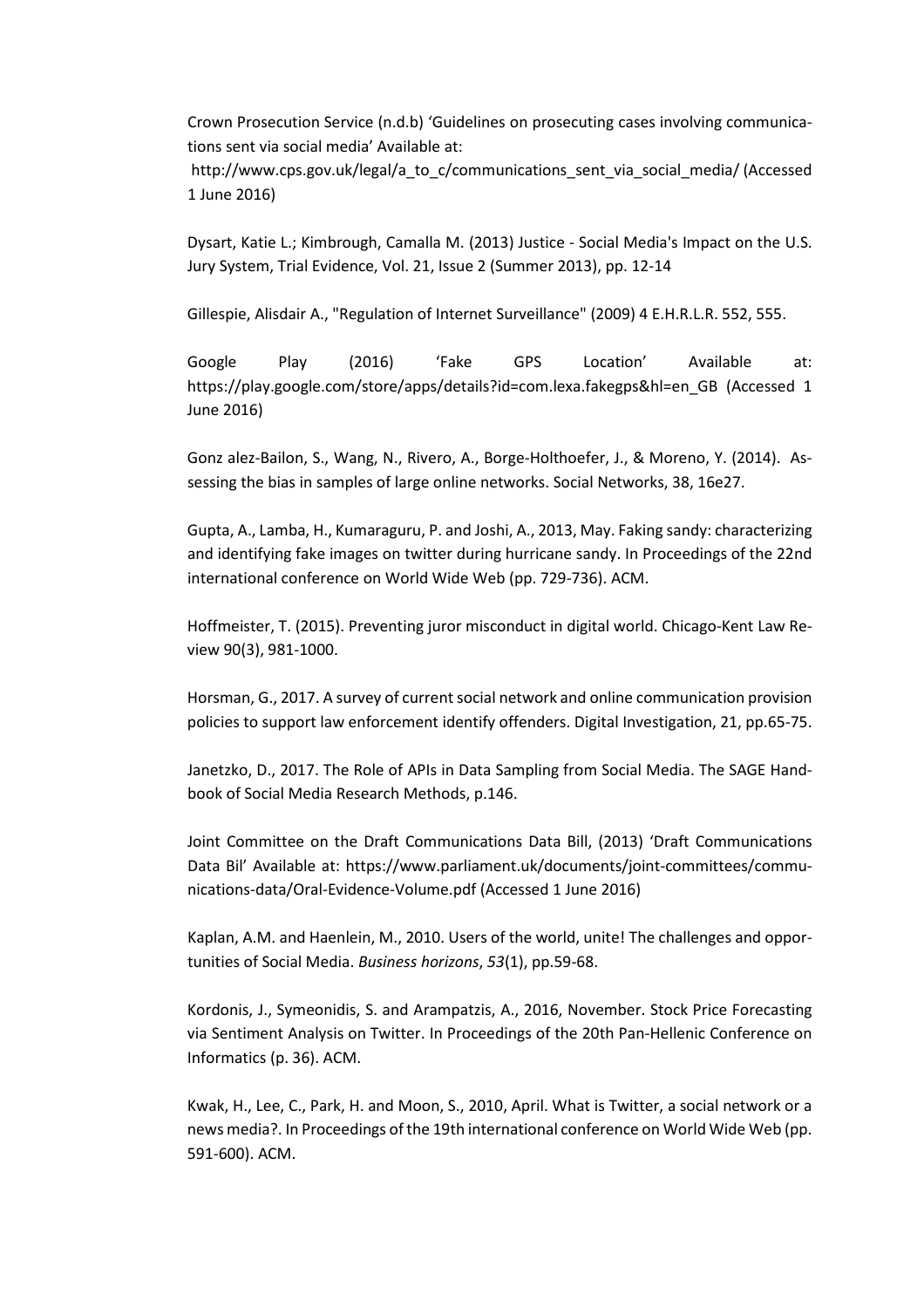Lee, L. (2010). Silencing the twittering juror: The need to modernize pattern cautionary jury instructions to reflect the realities of the electronic age. DePaul Law Review 60(1), 181-222.

Ledward, Jocelyn & Agate, Jennifer (2014) 'Cyberbullying: legislative reform and an international perspective' Entertainment Law Review, 25(7), 236, at 238

Li, R., Lei, K.H., Khadiwala, R. and Chang, K.C.C., 2012, April. Tedas: A twitter-based event detection and analysissystem. In Data engineering (icde), 2012 ieee 28th international conference on (pp. 1273-1276). IEEE.

Llewellyn, C. and Cram, L., 2016, March. Brexit? Analyzing Opinion on the UK-EU Referendum within Twitter. In ICWSM (pp. 760-761).

Mittal, S., Das, P.K., Mulwad, V., Joshi, A. and Finin, T., 2016, August. CyberTwitter: Using Twitter to generate alerts for cybersecurity threats and vulnerabilities. In Advances in Social Networks Analysis and Mining (ASONAM), 2016 IEEE/ACM International Conference on (pp. 860-867). IEEE.

Murthy, D., Gross, A. and McGarry, M., 2016. Visual Social Media and Big Data. Interpreting Instagram Images Posted on Twitter. Digital Culture & Society, 2(2), pp.113-134.

O'Connor, C. (2013). Cutting cyberstalking's gordian knot: simple and unified statutory approach. Seton Hall Law Review 43(3), 1007-1040.

O'Flinn, James (2013) 'Pushing back the trolls' S.J. 157(32), 11.

RIAForge (n.d.) '(monkeh) Tweet Twitter API' Available at: [http://monkehtweet.ria](http://monkehtweet.riaforge.org/)[forge.org/](http://monkehtweet.riaforge.org/) (Accessed 7 June 2016)

Scaife, Laura (2013) 'The DPP and social media: a new approach coming out of the Woods?' Communications Law, 5

Sheela, L.J., 2016. A Review of Sentiment Analysis in Twitter Data Using Hadoop. International Journal of Database Theory and Application, 9(1), pp.77-86.

Spencer, T. (2017). Twitter in the age of terrorism: Can retweet constitute true threat. First Amendment Law Review 15(3), 497-521.

Statista (2016a) 'Number of monthly active Twitter users worldwide from 1st quarter 2010 to 1st quarter 2016 (in millions)' Available at: [http://www.statista.com/statis](http://www.statista.com/statistics/282087/number-of-monthly-active-twitter-users/)[tics/282087/number-of-monthly-active-twitter-users/](http://www.statista.com/statistics/282087/number-of-monthly-active-twitter-users/) (Accessed 26 May 2016)

Statista (2016b) 'Number of data removal requests issued to Twitter from January 2012 to December 2015' Available at: [http://www.statista.com/statistics/315147/total-number](http://www.statista.com/statistics/315147/total-number-of-requests-for-data-removal-twitter/)[of-requests-for-data-removal-twitter/](http://www.statista.com/statistics/315147/total-number-of-requests-for-data-removal-twitter/) (Accessed 26 May 2016)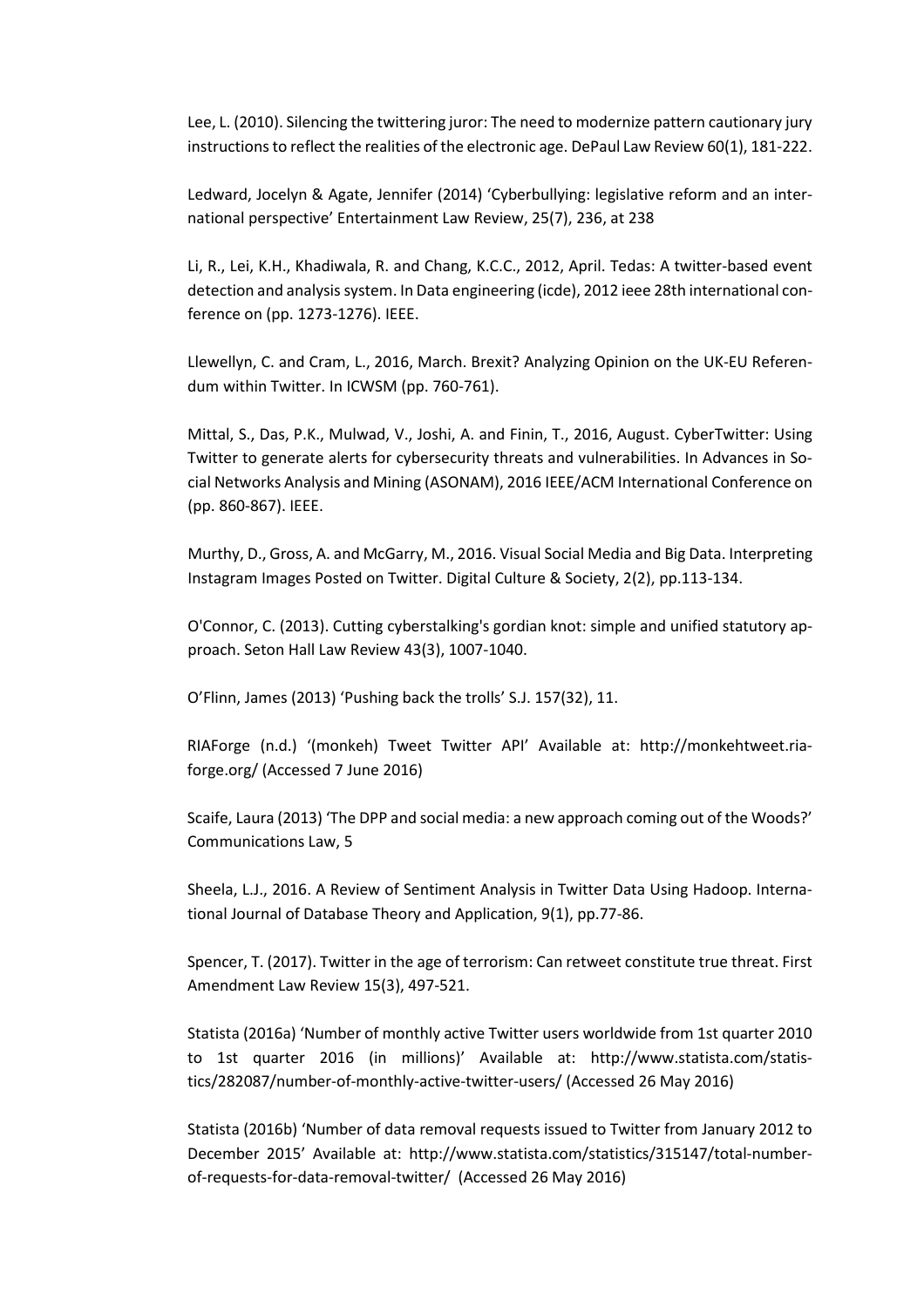Statista (2016c) 'Most popular global events on Twitter as measured in tweets per minute in 2012' Available at: [http://www.statista.com/statistics/249222/worldwide-events-with](http://www.statista.com/statistics/249222/worldwide-events-with-the-most-tweets-per-minute/)[the-most-tweets-per-minute/](http://www.statista.com/statistics/249222/worldwide-events-with-the-most-tweets-per-minute/) (Accessed 26 May 2016)

Statista (2016d) 'Most popular Super Bowl 50 moments on Twitter as measured in tweets per minute on February 7, 2016' Available at: [http://www.statista.com/statis](http://www.statista.com/statistics/252221/super-bowl-moments-with-the-most-tweets-per-minute/)[tics/252221/super-bowl-moments-with-the-most-tweets-per-minute/](http://www.statista.com/statistics/252221/super-bowl-moments-with-the-most-tweets-per-minute/) (Accessed 26 May 2016)

Statista (2016e) 'Number of social network users worldwide from 2010 to 2019 (in billions)' Available at: [http://www.statista.com/statistics/278414/number-of-worldwide-social-net](http://www.statista.com/statistics/278414/number-of-worldwide-social-network-users/)[work-users/](http://www.statista.com/statistics/278414/number-of-worldwide-social-network-users/) (Accessed 25 June 2016)

Twitter (n.d.a) 'Getting started with Twitter' Available at: [https://support.twitter.com/ar](https://support.twitter.com/articles/215585)[ticles/215585](https://support.twitter.com/articles/215585) (Accessed 26 May 2016)

Twitter (n.d.b) 'The Search API' Available at: <https://dev.twitter.com/rest/public/search> (Accessed 26 May 2016)

Twitter (n.d.c) 'Obtaining access tokens' Available at: <https://dev.twitter.com/oauth/overview>(Accessed 26 May 2016)

Twitter (n.d.d) 'Connecting to a streaming endpoint Overview' Available at: https://dev.twitter.com/streaming/overview/connecting (Accessed 26 May 2016)

Twitter (2016a) 'Deactivating your account' Available at: [https://support.twitter.com/arti](https://support.twitter.com/articles/15358)[cles/15358](https://support.twitter.com/articles/15358) (Accessed 26 May 2016)

Twitter (2016b) 'Guidelines for law enforcement' Available at: [https://support.twitter.com/articles/41949#3](https://support.twitter.com/articles/41949%233) (Accessed 26 May 2016)

Twitter (2016c) 'Why am I missing from search?' Available at: [https://support.twit](https://support.twitter.com/articles/66018)[ter.com/articles/66018 \(](https://support.twitter.com/articles/66018)Accessed 26 May 2016)

Twitter (2016d) 'Information Requests' Available at: [https://transparency.twitter.com/in](https://transparency.twitter.com/information-requests/2012/jul-dec)[formation-requests/2012/jul-dec](https://transparency.twitter.com/information-requests/2012/jul-dec) (Accessed 26 May 2016)

Twitter (2016e) 'Information Requests' Available at: [https://transparency.twitter.com/in](https://transparency.twitter.com/information-requests/2015/jul-dec)[formation-requests/2015/jul-dec](https://transparency.twitter.com/information-requests/2015/jul-dec) (Accessed 26 May 2016)

Twitter (2016f) 'Developer Policies to Protect People's Voices on Twitter' Available at: https://blog.twitter.com/2016/developer-policies-to-protect-people-s-voices-on-twitter (Accessed 13th April 2017)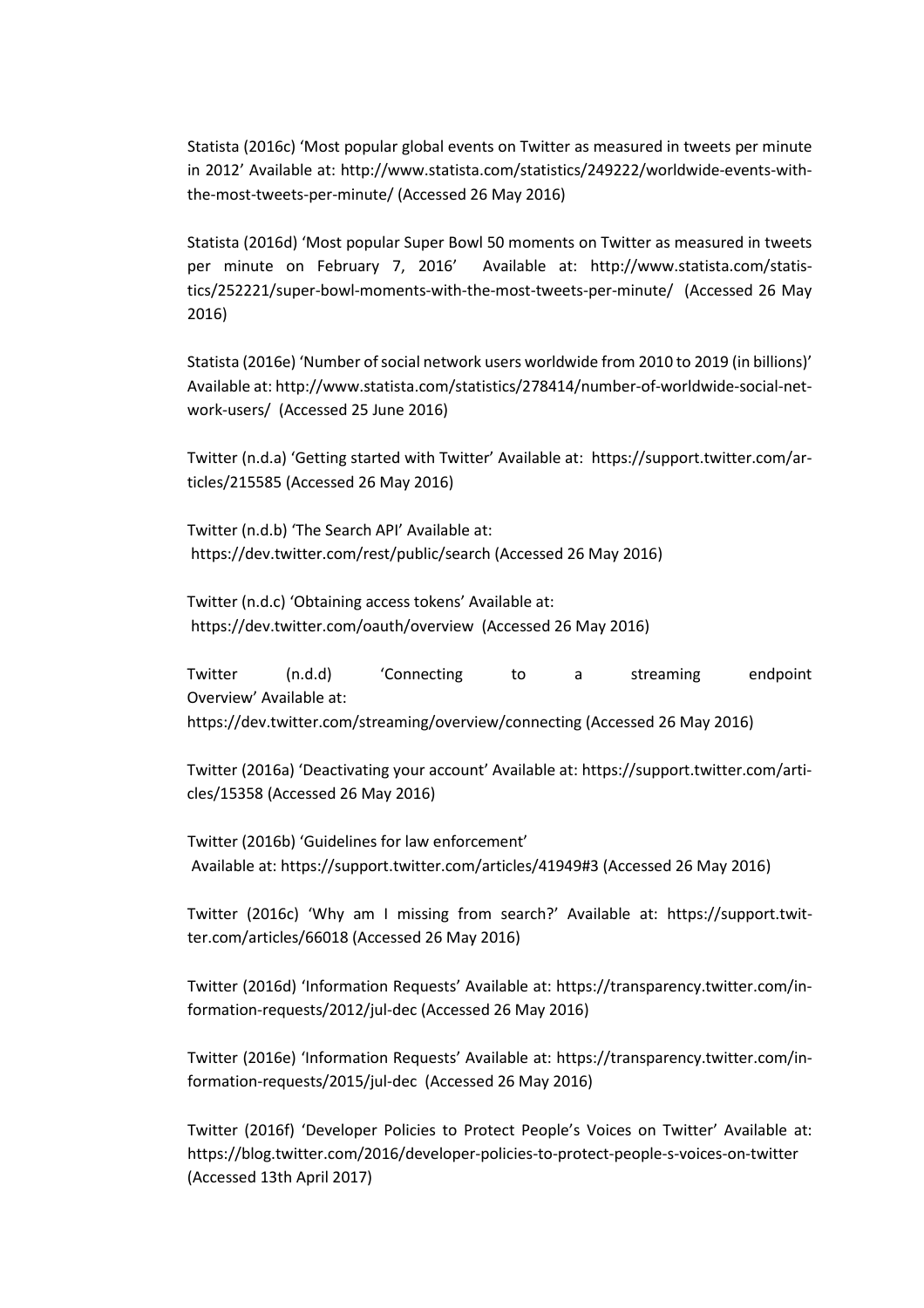Twitter (2017) 'GET direct\_messages' Available at: [https://dev.twitter.com/rest/refer](https://dev.twitter.com/rest/reference/get/direct_messages)[ence/get/direct\\_messages](https://dev.twitter.com/rest/reference/get/direct_messages) (Accessed 13th April 2017)

Twitter4J (n.d.) 'Introduction' Available at: <http://twitter4j.org/en/index.html> (Accessed 7 June 2016)

Venkatesh, R., Rout, J.K. and Jena, S.K., 2017. Malicious Account Detection Based on Short URLs in Twitter. In Proceedings of the International Conference on Signal, Networks, Computing, and Systems (pp. 243-251). Springer India.

## **Appendix A**

Results Table: The results table contains data pertaining to tweets (see: https://dev.twitter.com/overview/api/tweets)

| <b>Field Name</b>              | Data Type     | <b>Description</b>                                                                                                                                                                                                                                                            |
|--------------------------------|---------------|-------------------------------------------------------------------------------------------------------------------------------------------------------------------------------------------------------------------------------------------------------------------------------|
| id_str                         | <b>String</b> | The string representation of the unique identi-<br>fier for this Tweet.                                                                                                                                                                                                       |
| created_at                     | Timestam<br>p | UTC time when this Tweet was created.                                                                                                                                                                                                                                         |
| text                           | <b>String</b> | The actual text of the status update.                                                                                                                                                                                                                                         |
| favorite_count                 | Integer       | Indicates approximately how many times this<br>Tweet has been "liked" by Twitter users.                                                                                                                                                                                       |
| in re-<br>ply_to_screen_name   | <b>String</b> | If the represented Tweet is a reply, this field will<br>contain the screen name of the original Tweet's<br>author.                                                                                                                                                            |
| in_reply_to_sta-<br>tus id str | <b>String</b> | If the represented Tweet is a reply, this field will<br>contain the string representation of the original<br>Tweet's ID.                                                                                                                                                      |
| in reply to user id str        | <b>String</b> | If the represented Tweet is a reply, this field will<br>contain the string representation of the original<br>Tweet's author ID. This will not necessarily al-<br>ways be the user directly mentioned in the<br>Tweet.                                                         |
| is_possibly_sensitive          | Boolean       | This field only surfaces when a tweet contains a<br>link. The meaning of the field doesn't pertain to<br>the tweet content itself, but instead it is an indi-<br>cator that the URL contained in the tweet may<br>contain content or media identified as sensitive<br>content |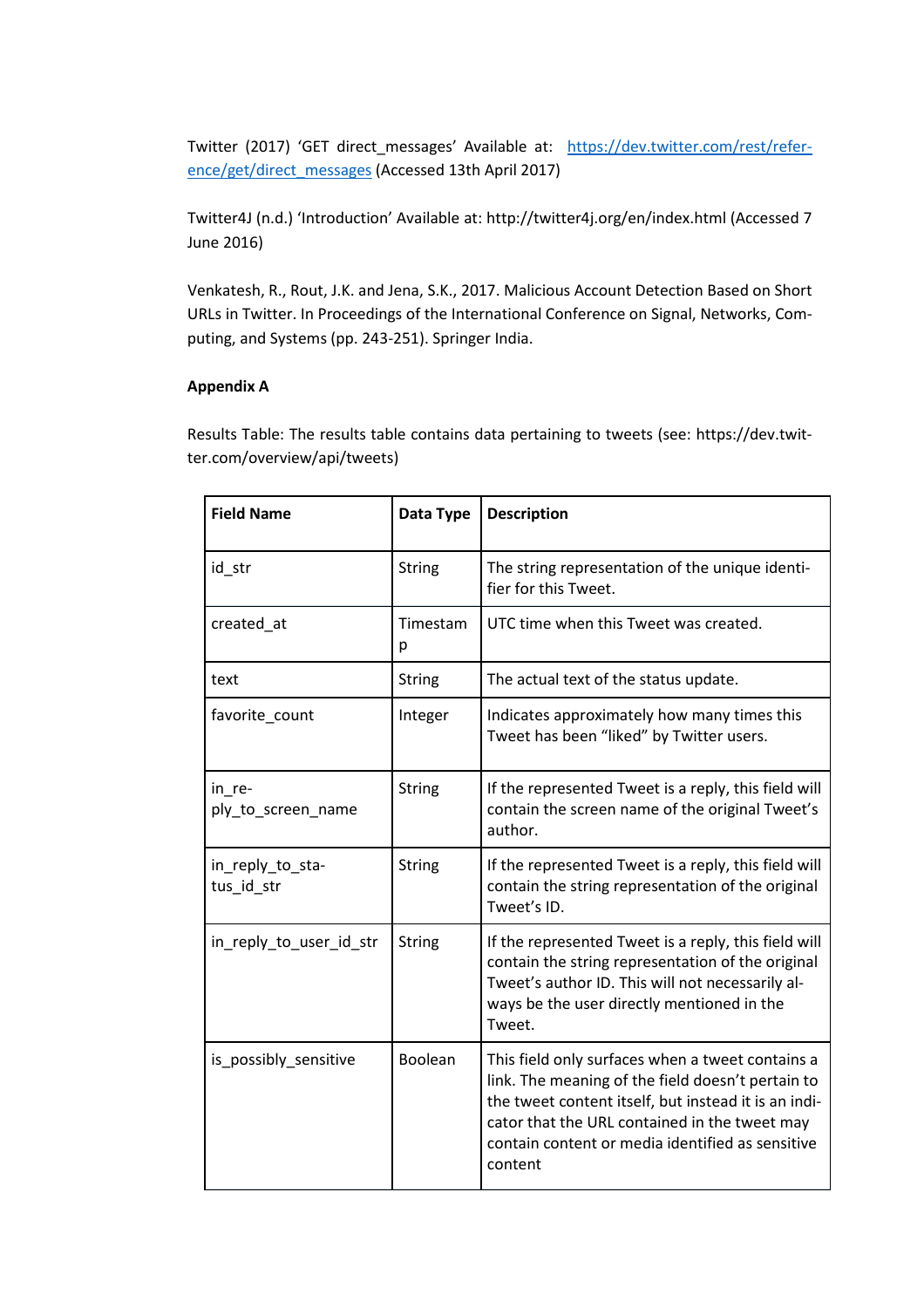| lang                            | <b>String</b> | When present, indicates a BCP 47 language<br>identifier corresponding to the machine-de-<br>tected language of the Tweet text.                                                                                                                                                                                                             |
|---------------------------------|---------------|--------------------------------------------------------------------------------------------------------------------------------------------------------------------------------------------------------------------------------------------------------------------------------------------------------------------------------------------|
| geo_lattitude                   | Decimal       | The latitude of the status update, if the user has<br>geotagged their Tweet.                                                                                                                                                                                                                                                               |
| geo_longitude                   | Decimal       | The longitude of the status update, if the user<br>has geotagged their Tweet.                                                                                                                                                                                                                                                              |
| metadata_iso_lan-<br>guage_code | <b>String</b> |                                                                                                                                                                                                                                                                                                                                            |
| metadata_result_type            | <b>String</b> |                                                                                                                                                                                                                                                                                                                                            |
| place                           | <b>String</b> | When present, indicates that the tweet is asso-<br>ciated (but not necessarily originating from) a<br>place                                                                                                                                                                                                                                |
| place_country                   | <b>String</b> | Name of the country containing this place.                                                                                                                                                                                                                                                                                                 |
| place_country_code              | <b>String</b> | Shortened country code representing the coun-<br>try containing this place.                                                                                                                                                                                                                                                                |
| place_full_name                 | <b>String</b> | Full human-readable representation of the<br>place's name.                                                                                                                                                                                                                                                                                 |
| place_id                        | <b>String</b> | ID representing this place.                                                                                                                                                                                                                                                                                                                |
| place_name                      | <b>String</b> | Short human-readable representation of the<br>place's name.                                                                                                                                                                                                                                                                                |
| place_type                      | <b>String</b> | The type of location represented by this place<br>(e.g. 'city').                                                                                                                                                                                                                                                                           |
| retweet count                   | Integer       | Number of times this Tweet has been re-<br>tweeted.                                                                                                                                                                                                                                                                                        |
| source                          | <b>String</b> | Utility used to post the Tweet, as an HTML-for-<br>matted string. Tweets from the Twitter website<br>have a source value of 'web'.                                                                                                                                                                                                         |
| truncated                       | Boolean       | Indicates whether the value of the text parame-<br>ter was truncated, for example, as a result of a<br>retweet exceeding the 140 character Tweet<br>length. Truncated text will end in ellipsis, like<br>this  Since Twitter now rejects long Tweets vs<br>truncating them, the large majority of Tweets<br>will have this set to 'false'. |
| user_id_str                     | <b>String</b> | The string representation of the unique identi-<br>fier for this User.                                                                                                                                                                                                                                                                     |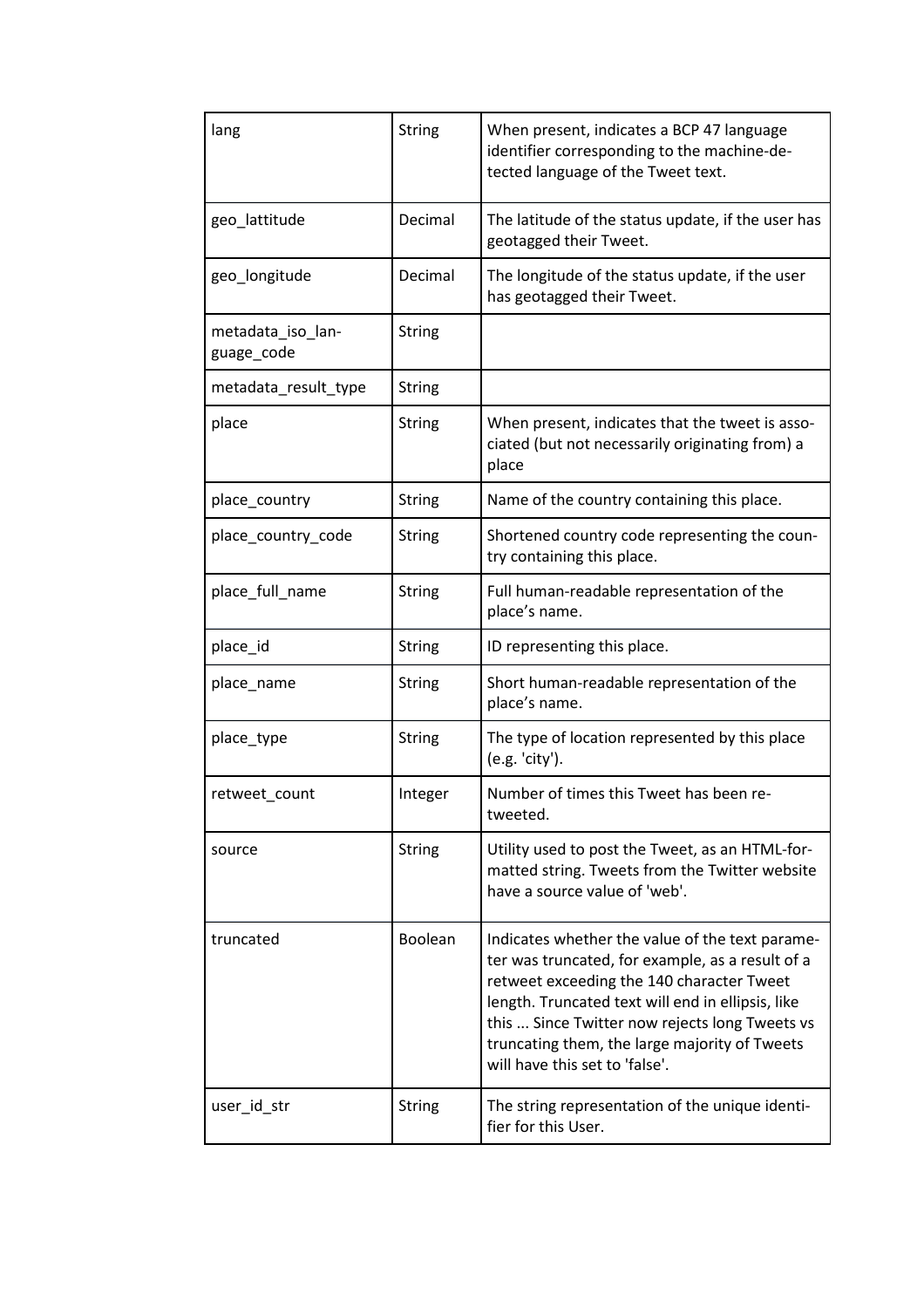| user_created_at                              | Timestam<br>p | The UTC datetime that the user account was<br>created on Twitter.                                                                                                                     |
|----------------------------------------------|---------------|---------------------------------------------------------------------------------------------------------------------------------------------------------------------------------------|
| user_default_profile                         | Boolean       | When true, indicates that the user has not al-<br>tered the theme or background of their user<br>profile.                                                                             |
| user_description                             | <b>String</b> | The user-defined string describing their account.                                                                                                                                     |
| user_favourites_count                        | Integer       | The number of tweets this user has favorited in<br>the account's lifetime.                                                                                                            |
| user_followers_count                         | Integer       | The number of followers this account currently<br>has.                                                                                                                                |
| user_friends_count                           | Integer       | The number of users this account is following.                                                                                                                                        |
| user_geo_enabled                             | Boolean       | When true, indicates that the user has enabled<br>the possibility of geotagging their Tweets.                                                                                         |
| user_lang                                    | <b>String</b> | The BCP 47 code for the user's self-declared<br>user interface language. May or may not have<br>anything to do with the content of their Tweets.                                      |
| user_listed_count                            | Integer       | The number of public lists that this user is a<br>member of.                                                                                                                          |
| user_location                                | <b>String</b> | The user-defined location for this account's pro-<br>file. Not necessarily a location nor parseable.<br>This field will occasionally be fuzzily interpreted<br>by the Search service. |
| user_name                                    | <b>String</b> | The name of the user, as they've defined it. Not<br>necessarily a person's name. Typically capped at<br>20 characters.                                                                |
| user_profile_back-<br>ground_color           | <b>String</b> | The hexadecimal color chosen by the user for<br>their background.                                                                                                                     |
| user_profile_back-<br>ground_image_url       | <b>String</b> | A HTTP-based URL pointing to the background<br>image the user has uploaded for their profile.                                                                                         |
| user_profile_back-<br>ground_image_url_https | <b>String</b> | A HTTPS-based URL pointing to the background<br>image the user has uploaded for their profile.                                                                                        |
| user_profile_back-<br>ground_tile            | Boolean       | When true, indicates that the user's pro-<br>file_background_image_url should be tiled<br>when displayed.                                                                             |